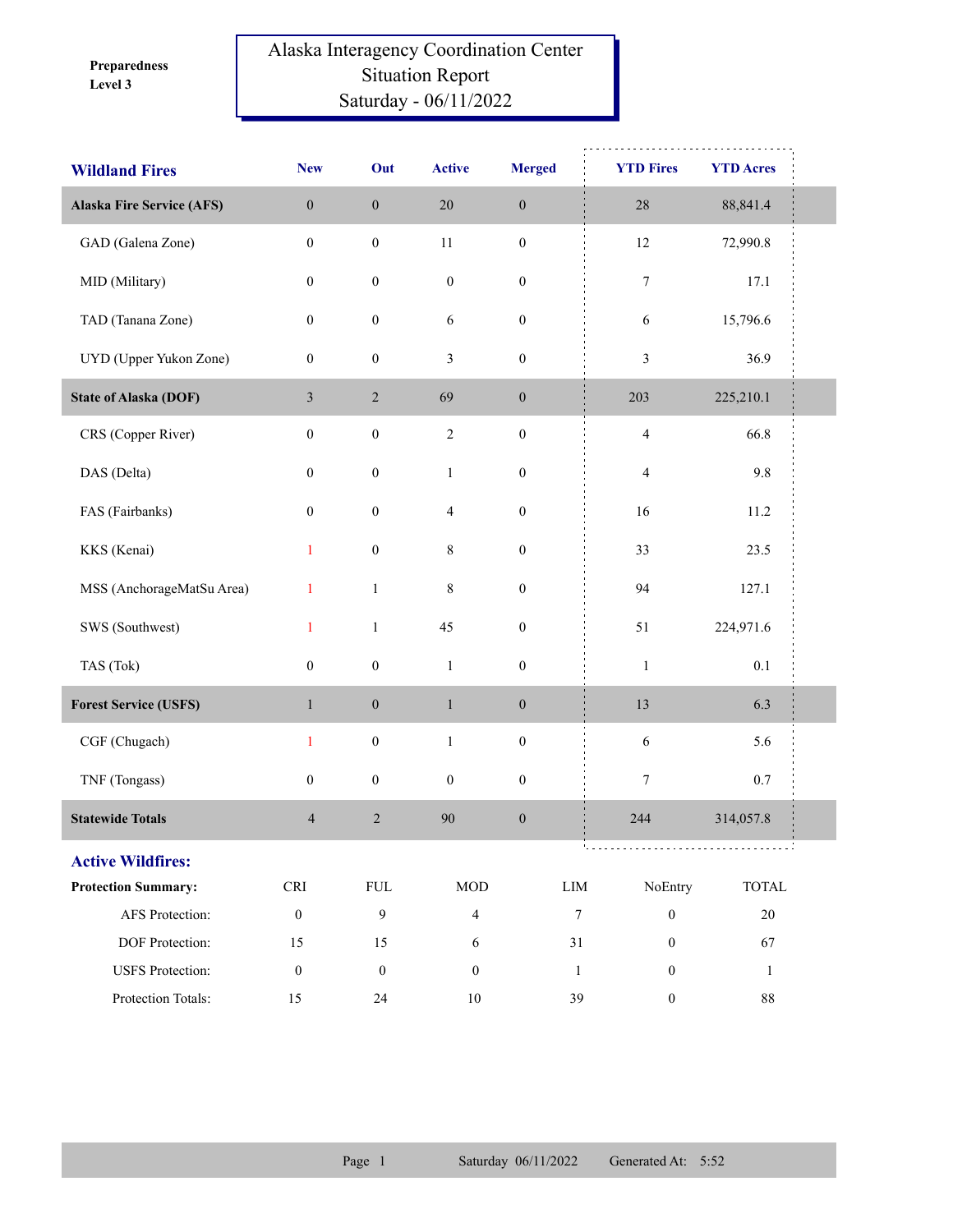## **Active Fires Status Summary**

|                         | Staffed           |                     | Unstaffed       |                   |  |  |
|-------------------------|-------------------|---------------------|-----------------|-------------------|--|--|
|                         | Contained $(S/C)$ | Uncontained $(S/U)$ | Contained (U/C) | Uncontained (U/U) |  |  |
| AFS Protection:         |                   |                     |                 |                   |  |  |
| <b>DOF</b> Protection:  |                   |                     | 24              | 42                |  |  |
| <b>USFS</b> Protection: |                   |                     |                 |                   |  |  |
| Status Totals:          |                   |                     | 27              | 56                |  |  |

| <b>Active Fires Acreage Summary</b> |                         |                |  |  |  |  |  |  |  |
|-------------------------------------|-------------------------|----------------|--|--|--|--|--|--|--|
|                                     | Acres                   | Acreage Change |  |  |  |  |  |  |  |
| 4 New                               | 90.7                    |                |  |  |  |  |  |  |  |
| 7 Staffed                           | 88,751.4                | 24,246.9       |  |  |  |  |  |  |  |
| 80 Monitor                          | 224,960.6               | 77,020.1       |  |  |  |  |  |  |  |
| 1 Out                               | 75.0                    | 0.0            |  |  |  |  |  |  |  |
| 5 Prescribed                        | 66,470.0                | 17,246.1       |  |  |  |  |  |  |  |
| 97 Fires                            | Total Acres: 380, 347.7 |                |  |  |  |  |  |  |  |

## **Prescribed Fires**

|                                 | <b>YTD</b> Fires | <b>YTD</b> Acres | New | Active | Out Yesterday |
|---------------------------------|------------------|------------------|-----|--------|---------------|
| Military                        |                  | 66,414.0         | 0   |        |               |
| National Park Service           |                  | 0.1              |     |        |               |
| State of Alaska                 | 4                | 599.1            | 0   |        |               |
| U.S. Forest Service             |                  | 18.0             | 0   |        |               |
| <b>Fuels Management Totals:</b> |                  | 67,031.2         |     |        |               |

## **Cause Summary For All Fires (Includes Merged Fires But Not Prescribed Fires)**

|        | Unknown: 2       | 1,000.1 Acres   |  |
|--------|------------------|-----------------|--|
|        | Human: 143       | 1,064.5 Acres   |  |
|        | Lightning: 54    | 281,351.8 Acres |  |
|        | Undetermined: 45 | 30,641.4 Acres  |  |
| Total: | 244              | 314,057.8 Acres |  |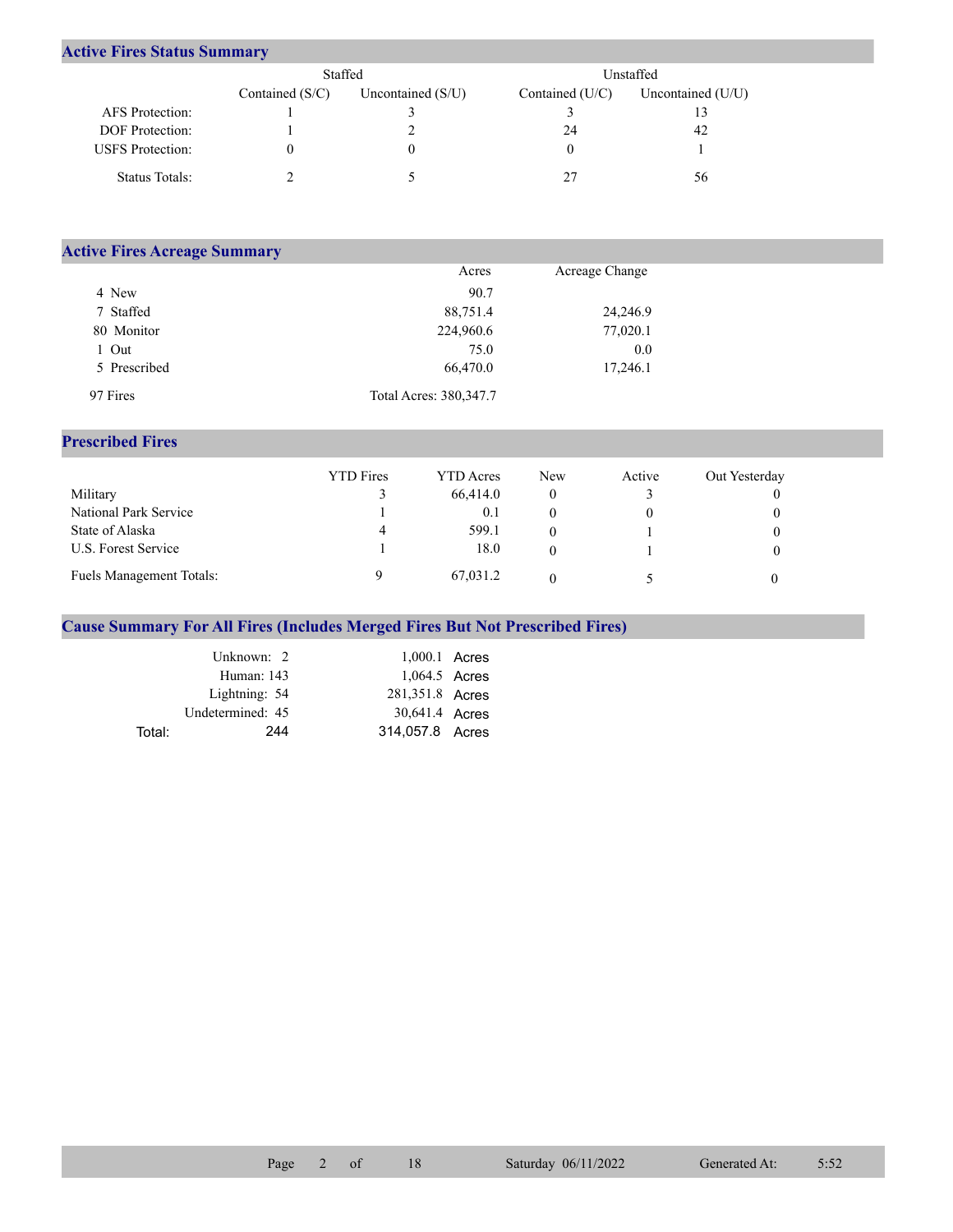| Daily Report From: 06/10                                                                                                                                                                                                                                                                                                                                              |              |                                       |                      |                                                                           |                       |                      |                     |
|-----------------------------------------------------------------------------------------------------------------------------------------------------------------------------------------------------------------------------------------------------------------------------------------------------------------------------------------------------------------------|--------------|---------------------------------------|----------------------|---------------------------------------------------------------------------|-----------------------|----------------------|---------------------|
|                                                                                                                                                                                                                                                                                                                                                                       |              |                                       |                      |                                                                           | 0.5 Acreage On 06/10  |                      |                     |
| 000264                                                                                                                                                                                                                                                                                                                                                                | Owner: USFS  | Lat: 60 56.9700<br>Lon: 149 40.9980   | Status: U/U<br>Unit: | Acres: $0.5$<br>Start Date: 06/10<br><b>AKCGF-Chugach National Forest</b> |                       | Area: CGF            | Option: Limited     |
| 264                                                                                                                                                                                                                                                                                                                                                                   |              | Name: Halfway Island                  |                      |                                                                           |                       | Cause:               | Undetermined        |
| The Halfway Island fire was reported near Hope, AK, motorists from across the Turnagain Arm could see a visible column of<br>smoke. Forest Service Engine 631 and responders from the Hope VFD located the fire on Halfway Island, at a half acre in size.<br>The fire is confined to the small island and will continue to be monitored by Forest Service resources. |              |                                       |                      |                                                                           |                       |                      |                     |
| Daily Report From: 06/10                                                                                                                                                                                                                                                                                                                                              |              |                                       |                      |                                                                           | 0.1 Acreage On 06/10  |                      |                     |
|                                                                                                                                                                                                                                                                                                                                                                       |              | Lat: 59 49.3750                       | Status: U/C          | Acres: $0.1$                                                              |                       |                      | Option: Critical    |
| 203263                                                                                                                                                                                                                                                                                                                                                                |              | Lon: 151 39.4717                      |                      | Start Date: 06/10                                                         |                       |                      | Area: KKS           |
| 263                                                                                                                                                                                                                                                                                                                                                                   |              | Owner: Private                        | Unit:                | <b>AKPRI-Private</b>                                                      |                       |                      |                     |
|                                                                                                                                                                                                                                                                                                                                                                       |              | Name: Sary Su                         |                      |                                                                           |                       | Cause:               | Human               |
| Daily Report From: 06/10                                                                                                                                                                                                                                                                                                                                              |              |                                       |                      |                                                                           |                       | 0.1 Acreage On 06/10 |                     |
|                                                                                                                                                                                                                                                                                                                                                                       |              |                                       |                      |                                                                           |                       |                      |                     |
|                                                                                                                                                                                                                                                                                                                                                                       |              | Lat: 61 33.6050                       | Status: Out 06/10    | Acres: 0.1                                                                |                       |                      | Option: Critical    |
| 201262                                                                                                                                                                                                                                                                                                                                                                | Owner: State | Lon: 149 46.9233                      | Unit:                | Start Date: 06/10                                                         |                       | Area: MSS            |                     |
| 262                                                                                                                                                                                                                                                                                                                                                                   |              | Name: Lucille Creek                   |                      | <b>AKDTS-AK Dept. Transportation</b>                                      |                       | Cause:               | Undetermined        |
| MatCom paged Forestry to report of a small brush /grass fire. The Mat-Su IA short squad responded, upon arrival found the<br>fire had been stompped out. Personnel checked the fire to ensure it was extinguished; the fire was called out.                                                                                                                           |              |                                       |                      |                                                                           |                       |                      |                     |
| Daily Report From: 06/10                                                                                                                                                                                                                                                                                                                                              |              |                                       |                      |                                                                           | 90.0 Acreage On 06/10 |                      |                     |
|                                                                                                                                                                                                                                                                                                                                                                       |              | Lat: 62 16.5330                       | Status: U/U          | Acres: 90.0                                                               |                       |                      | Option: Limited     |
| 204261                                                                                                                                                                                                                                                                                                                                                                |              | Lon: 164 24,2760                      |                      | Start Date: 06/10                                                         |                       |                      | Area: SWS           |
| 261                                                                                                                                                                                                                                                                                                                                                                   |              | Owner: USFWS<br>Name: Ponglevik River | Unit:                | <b>AKYDR-Yukon Delta National Wildlife Refuge</b>                         |                       |                      | Cause: Undetermined |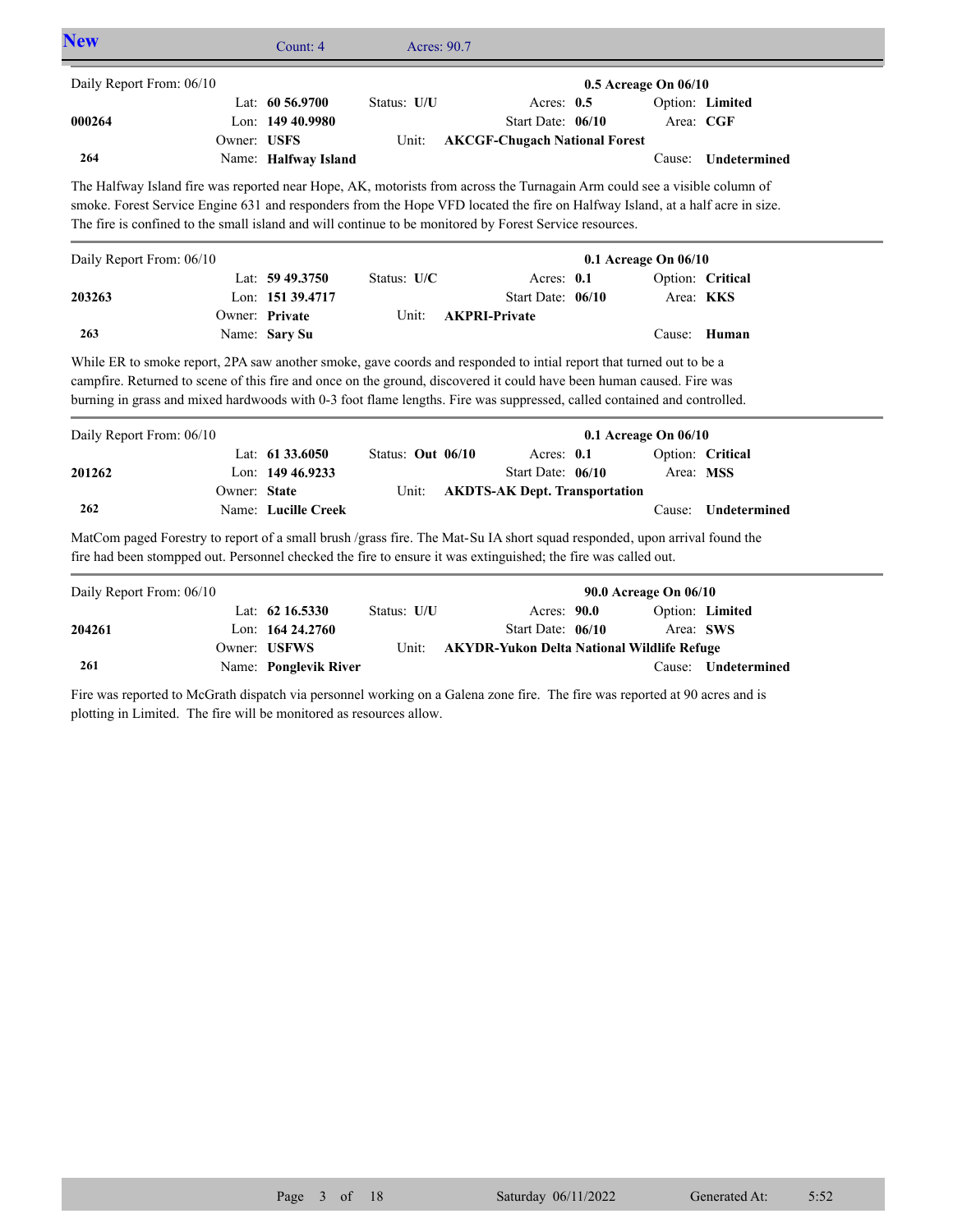| <b>Staffed</b>                                                                                                                                                                                                                                                                                                                                                                                                                                                                                                                                                           |                                                        | Count: 7                                                   |                                       | Acres: 88,751.4 |                                                                               |                 | Acreage Change: 24,246.9  |                                                                           |
|--------------------------------------------------------------------------------------------------------------------------------------------------------------------------------------------------------------------------------------------------------------------------------------------------------------------------------------------------------------------------------------------------------------------------------------------------------------------------------------------------------------------------------------------------------------------------|--------------------------------------------------------|------------------------------------------------------------|---------------------------------------|-----------------|-------------------------------------------------------------------------------|-----------------|---------------------------|---------------------------------------------------------------------------|
| Daily Report From: 06/10<br>PP4C<br>PDPP4C<br>259                                                                                                                                                                                                                                                                                                                                                                                                                                                                                                                        | Owner: ANCSA                                           | Lat: $6544.4617$<br>Lon: 144 15.0783<br>Name: Bolgen Creek | Status: S/U<br>Personnel: 24<br>Unit: |                 | Acres: 11.0<br>Start Date: 06/09<br><b>AKDHCN-Danzhit Hanlaii Corporation</b> |                 | Option: Full<br>Area: UYD | 9.5 Acreage Change Since 06/09<br>Cause: Human                            |
| The fire grew a few acres over the night. With cooler temperatures, light winds, and cloudy skies, the fire had minimal growth<br>for the day. With assisstance from 2 firebosses, Helicopter 580, and air attack, the smokejumpers were able to put line around<br>some of the southeast flank. The fire is held on a dirt road to the west. The fire is still burning through surface fuels on the<br>north end. A crew has been mobilized to the incident to help the jumpers with saw and hose line. Aerial resources will<br>continue to provide support as needed. |                                                        |                                                            |                                       |                 |                                                                               |                 |                           |                                                                           |
| Daily Report From: 06/10<br>PP2L<br>232243<br>PDPP2L<br>243                                                                                                                                                                                                                                                                                                                                                                                                                                                                                                              | Lat: 66 09.0000<br>Owner: <b>BLM</b><br>Name: Tom Cook | Lon: 156 35.9883                                           | Status: S/C<br>Personnel: 12<br>Unit: |                 | Acres: 350.0<br>Start Date: 06/08<br><b>AKCYD-Central Yukon Field Office</b>  |                 | Area: GAD                 | No Acreage Change Since 06/09<br>Option: Limited<br>Cause: Lightning      |
| The fire was contained and plans are being made for demobilization 6/11.                                                                                                                                                                                                                                                                                                                                                                                                                                                                                                 |                                                        |                                                            |                                       |                 |                                                                               |                 |                           |                                                                           |
| Daily Report From: 06/10<br>201236                                                                                                                                                                                                                                                                                                                                                                                                                                                                                                                                       | Owner: State                                           | Lat: 62 28.5550<br>Lon: 149 43.0060                        | Status: S/C<br>Personnel: 7<br>Unit:  |                 | Acres: 10.0<br>Start Date: 06/08<br><b>AKDNS-AK Dept. Natural Resources</b>   |                 | Area: MSS                 | No Acreage Change Since 06/09<br>Option: Modified                         |
| 236<br>Forestry shuttled the Mat-Su IA squad by 7AM to the fire. The squad worked the flanks of the fire having good results<br>locating and opening up hotspots. Fire personnel will continue to search for hotspots during their next operational period.                                                                                                                                                                                                                                                                                                              | Name: <b>ORA Lake</b>                                  |                                                            |                                       |                 |                                                                               |                 |                           | Cause: Lightning                                                          |
| Daily Report From: 06/10                                                                                                                                                                                                                                                                                                                                                                                                                                                                                                                                                 |                                                        | Lat: 63 17.6033                                            | Status: S/U                           |                 | Acres: 1,300.0                                                                |                 | Option: Full              | No Acreage Change Since 06/07                                             |
| 204220<br>220                                                                                                                                                                                                                                                                                                                                                                                                                                                                                                                                                            | Owner: State                                           | Lon: 154 44.0233<br>Name: Submarine Creek                  | Personnel: 6<br>Unit:                 |                 | Start Date: 06/07<br><b>AKDNS-AK Dept. Natural Resources</b>                  |                 | Area: SWS                 | Cause: Lightning                                                          |
| The fire is 80% active, backing and running with short range spotting observed in black spruce and hardwoods. Winds were<br>out of the north at 3-5 mph. The Tongass IA Module arrived the fire today and will assess impact to infrastructure. The fire is<br>5.3 miles from the community of Medfra. Values at risk will continue to be assessed and monitored.                                                                                                                                                                                                        |                                                        |                                                            |                                       |                 |                                                                               |                 |                           |                                                                           |
| Daily Report From: 06/10<br>PPV3<br>201213<br>PNPPV3<br>213                                                                                                                                                                                                                                                                                                                                                                                                                                                                                                              | Owner: State<br>Name: Kichatna                         | Lat: 62 09.2333<br>Lon: 151 41.9667                        | Status: S/U<br>Personnel: 65<br>Unit: |                 | Acres: 85.4<br>Start Date: 06/06<br><b>AKDNS-AK Dept. Natural Resources</b>   |                 | Option: Full<br>Area: MSS | No Acreage Change Since 06/09<br>Cause: Lightning                         |
| Fire reported 90% containment with smoldering and creeping. Crews continued to work on direct line construction to secure<br>edge. Mop-up phase will begin tomorrow.                                                                                                                                                                                                                                                                                                                                                                                                     |                                                        |                                                            |                                       |                 |                                                                               |                 |                           |                                                                           |
| Daily Report From: 06/10<br>PPM5<br>231185<br>PDPPM5<br>185                                                                                                                                                                                                                                                                                                                                                                                                                                                                                                              | Owner: State<br>Name: Hog Butte                        | Lat: 63 40.6433<br>Lon: 153 34.3383                        | Status: S/U<br>Personnel: 20<br>Unit: |                 | Start Date: 06/05<br><b>AKDNS-AK Dept. Natural Resources</b>                  | Acres: 15,676.0 | Area: TAD                 | 2,823.0 Acreage Change Since 06/09<br>Option: Limited<br>Cause: Lightning |

Fire personnel conducted an indirect burn operation on the fire today to secure allotments in the area. Conditions remained hot dry and windy throughout the day, the main fire activity was on the east and north flanks of the fire with the north flank still holding on the North Fork Kuskokwim River. Tentative demobilization of some fire personnel is scheduled for 6/13/22.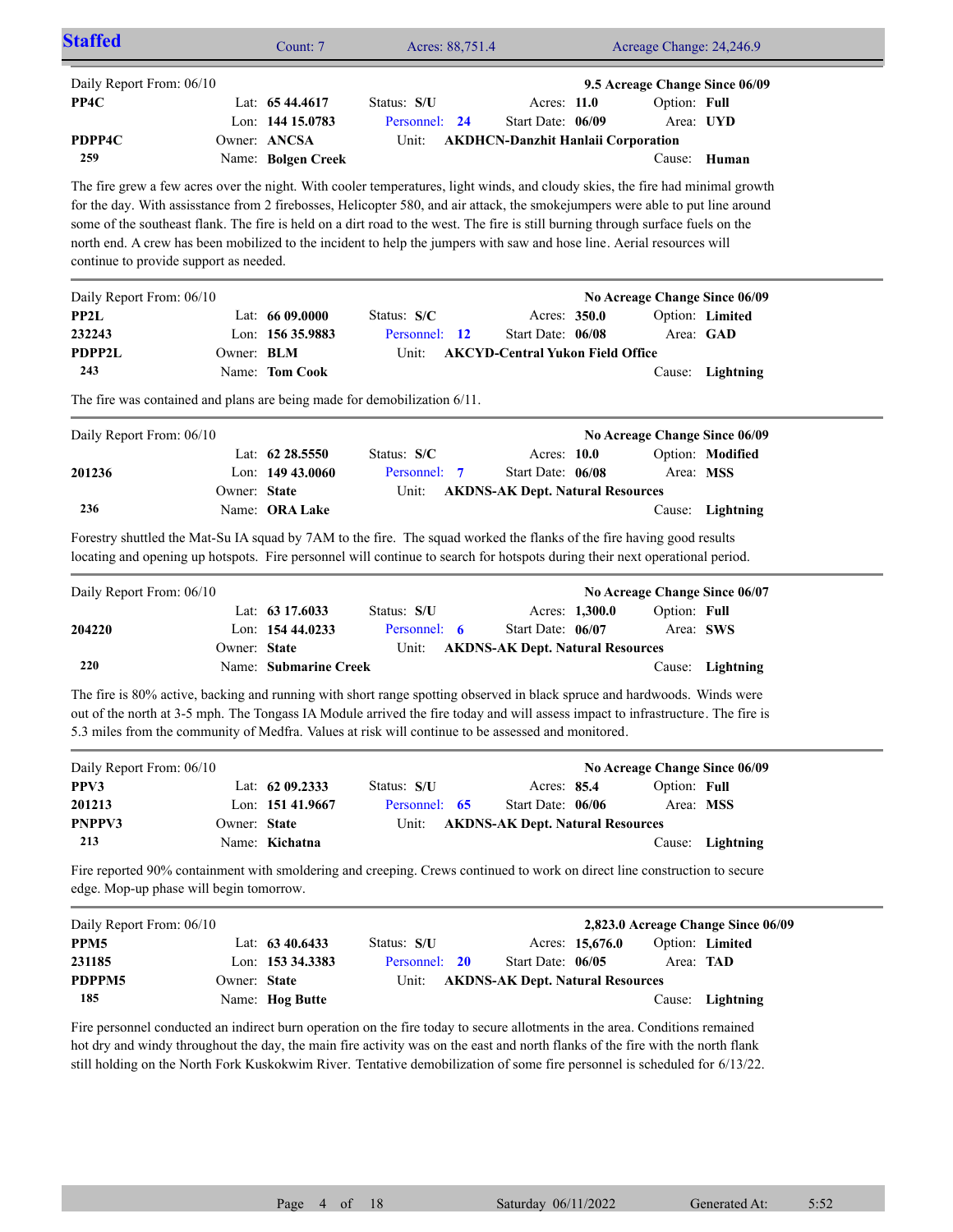| <b>Staffed</b>           | Count: 7           | Acres: 88,751.4 | Acreage Change: 24,246.9                   |                 |                 |                                     |  |
|--------------------------|--------------------|-----------------|--------------------------------------------|-----------------|-----------------|-------------------------------------|--|
| Daily Report From: 06/10 |                    |                 |                                            |                 |                 | 21,414.4 Acreage Change Since 06/09 |  |
| PN6K                     | Lat: $62\,21.9483$ | Status: S/U     |                                            | Acres: 71,319.0 | Option: Limited |                                     |  |
| 232160                   | Lon: $16247.9633$  | Personnel: 100  | Start Date: 05/31                          |                 | Area: GAD       |                                     |  |
| <b>PDPN6K</b>            | Owner: USFWS       | Unit:           | AKYDR-Yukon Delta National Wildlife Refuge |                 |                 |                                     |  |
| 160                      | Name: East Fork    |                 |                                            |                 |                 | Cause: Lightning                    |  |

Big River and Mooseheart contract crews as well as four more smokejumpers were mobilized to Saint Marys to provide support for fire suppression activities. The dozer line was reinforced with heavy large tanker use. Ready state was initiated and a Type 2 IMT team was briefed and put in place for their transition tomorrow morning, 6/11.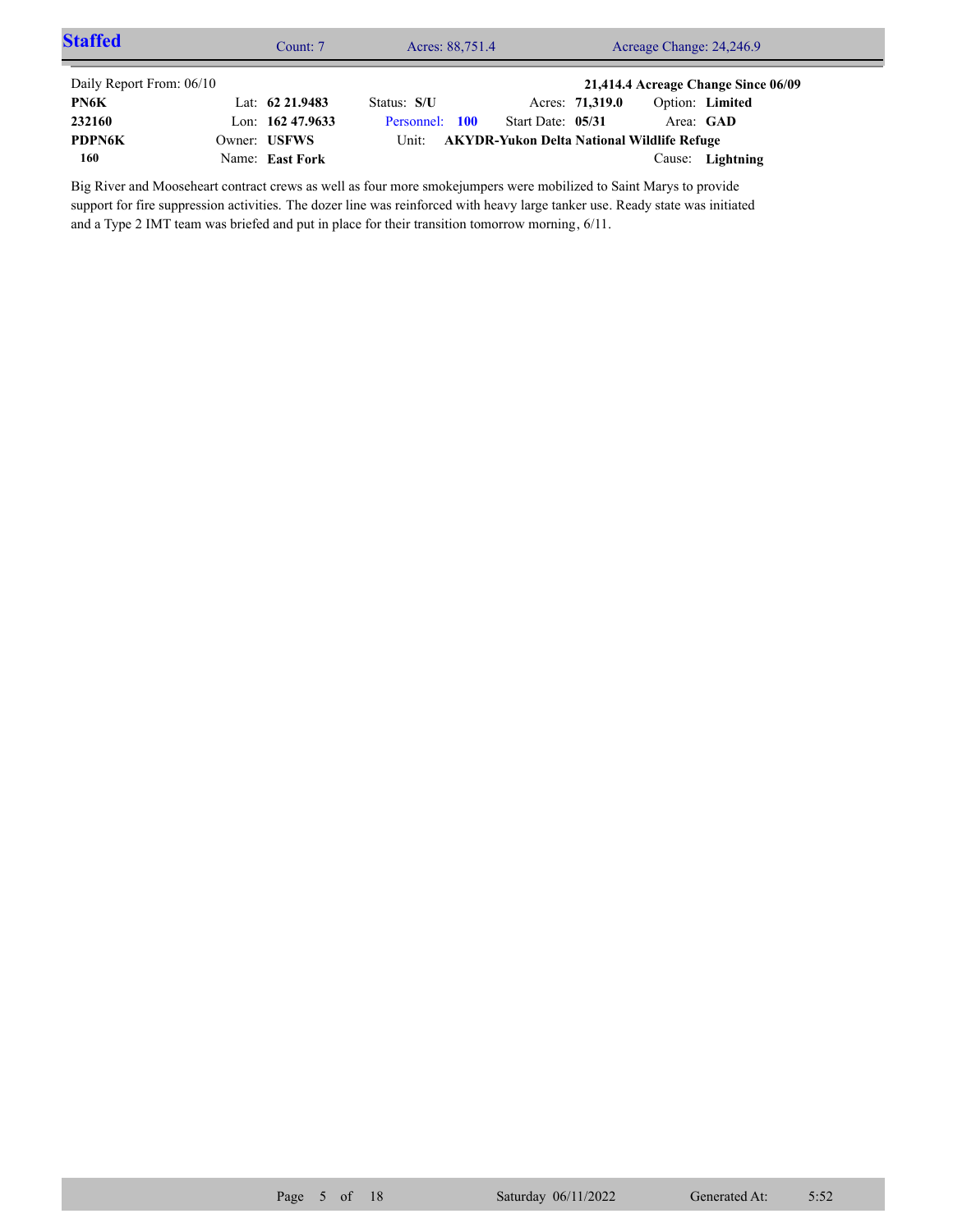| <b>Monitor</b><br>Acreage Change: 76,987.3<br>Acres: 224,960.6<br>Count: 80 |
|-----------------------------------------------------------------------------|
|-----------------------------------------------------------------------------|

| Last Report: 06/09                                                                |              |                                        |             |                                                                                                                 |                | 150.0 Acreage On 06/09 |                                  |
|-----------------------------------------------------------------------------------|--------------|----------------------------------------|-------------|-----------------------------------------------------------------------------------------------------------------|----------------|------------------------|----------------------------------|
| 204260                                                                            |              | Lat: $63\,36.1750$<br>Lon: 153 45.5383 | Status: U/U | Acres: 150.0<br>Start Date: 06/09                                                                               |                | Area: SWS              | Option: Limited                  |
| 260                                                                               | Owner: State | Name: Hardscrabble Creek               | Unit:       | <b>AKDNS-AK Dept. Natural Resources</b>                                                                         |                |                        | Cause: Undetermined              |
| Last Report: 06/09                                                                |              |                                        |             |                                                                                                                 |                | 550.0 Acreage On 06/09 |                                  |
| PP4B                                                                              |              | Lat: $6017.0666$                       | Status: U/U | Acres: 550.0                                                                                                    |                |                        | Option: Limited                  |
| 204258                                                                            |              | Lon: $16020.5834$                      |             | Start Date: 06/09                                                                                               |                | Area: SWS              |                                  |
| PNPP4B                                                                            |              | Owner: USFWS                           | Unit:       | <b>AKYDR-Yukon Delta National Wildlife Refuge</b>                                                               |                |                        |                                  |
| 258                                                                               |              | Name: Fork Ceek                        |             |                                                                                                                 |                |                        | Cause: Lightning                 |
| Last Report: 06/09                                                                |              |                                        |             |                                                                                                                 |                | 0.1 Acreage On 06/09   |                                  |
| <b>PP38</b>                                                                       |              | Lat: $6302,2750$                       | Status: U/U | Acres: 0.1                                                                                                      |                | Option: Full           |                                  |
|                                                                                   |              | Lon: 163 32.4417                       |             | Start Date: 06/09                                                                                               |                |                        | Area: GAD                        |
|                                                                                   |              | Owner: Private                         | Unit:       | <b>AKPRI-Private</b>                                                                                            |                |                        |                                  |
| 257                                                                               |              | Name: Kulmogon Slough                  |             |                                                                                                                 |                |                        | Cause: Unknown                   |
| Daily Report From: 06/10                                                          |              |                                        |             |                                                                                                                 |                |                        | 940.0 Acreage Change Since 06/09 |
| <b>PP37</b>                                                                       |              | Lat: $62\,35.3650$                     | Status: U/U |                                                                                                                 | Acres: 1,000.0 |                        | Option: Limited                  |
|                                                                                   |              | Lon: 163 27.9650                       |             | Start Date: 06/09                                                                                               |                |                        | Area: GAD                        |
| PNPP37                                                                            |              | Owner: USFWS                           | Unit:       | <b>AKYDR-Yukon Delta National Wildlife Refuge</b>                                                               |                |                        |                                  |
| 256                                                                               |              | Name: Apoon Pass                       |             |                                                                                                                 |                |                        | Cause: Unknown                   |
| The fire has grown to approximatley 1000 acres, 4 smoke jumpers were demobilized. |              |                                        |             |                                                                                                                 |                |                        |                                  |
| Last Report: 06/09                                                                |              |                                        |             |                                                                                                                 |                | 0.1 Acreage On 06/09   |                                  |
|                                                                                   |              | Lat: $62$ 17.3440                      | Status: U/C | Acres: 0.1                                                                                                      |                | Option: Full           |                                  |
| 201254                                                                            |              | Lon: 150 10.6590                       |             | Start Date: 06/09                                                                                               |                | Area: MSS              |                                  |
|                                                                                   |              | Owner: Private                         | Unit:       | <b>AKPRI-Private</b>                                                                                            |                |                        |                                  |
| 254                                                                               |              | Name: Bradley                          |             |                                                                                                                 |                |                        | Cause: Lightning                 |
| Daily Report From: 06/10                                                          |              |                                        |             |                                                                                                                 |                |                        | 88.9 Acreage Change Since 06/09  |
| PP3C                                                                              |              | Lat: 66 17.0083                        | Status: U/U | Acres: 89.0                                                                                                     |                |                        | Option: Modified                 |
|                                                                                   |              | Lon: 154 06.5467                       |             | Start Date: 06/09                                                                                               |                | Area: TAD              |                                  |
| PDPP3C                                                                            |              | Owner: ANCSA                           | Unit:       | <b>AKDYN-Doyon, Limited</b>                                                                                     |                |                        |                                  |
| 252                                                                               |              | Name: Batztoa Lake                     |             |                                                                                                                 |                |                        | Cause: Lightning                 |
| spruce/hardwood mix on the upper third of a ridge.                                |              |                                        |             | AA-1MZ performed a reconnaissance of the area and found a 89 acre fire 80% active, smoldering and creeping in a |                |                        |                                  |
| Last Report: 06/09                                                                |              |                                        |             |                                                                                                                 |                | 0.1 Acreage On 06/09   |                                  |
| <b>PP21</b>                                                                       |              | Lat: 64 54.1300                        | Status: U/C | Acres: 0.1                                                                                                      |                |                        | Option: Critical                 |
| 211250                                                                            |              | Lon: 147 38.6000                       |             | Start Date: 06/09                                                                                               |                | Area: FAS              |                                  |
|                                                                                   |              | Owner: Private                         | Unit:       | <b>AKPRI-Private</b>                                                                                            |                |                        |                                  |

Name: **Teresa Turnaround**

**250**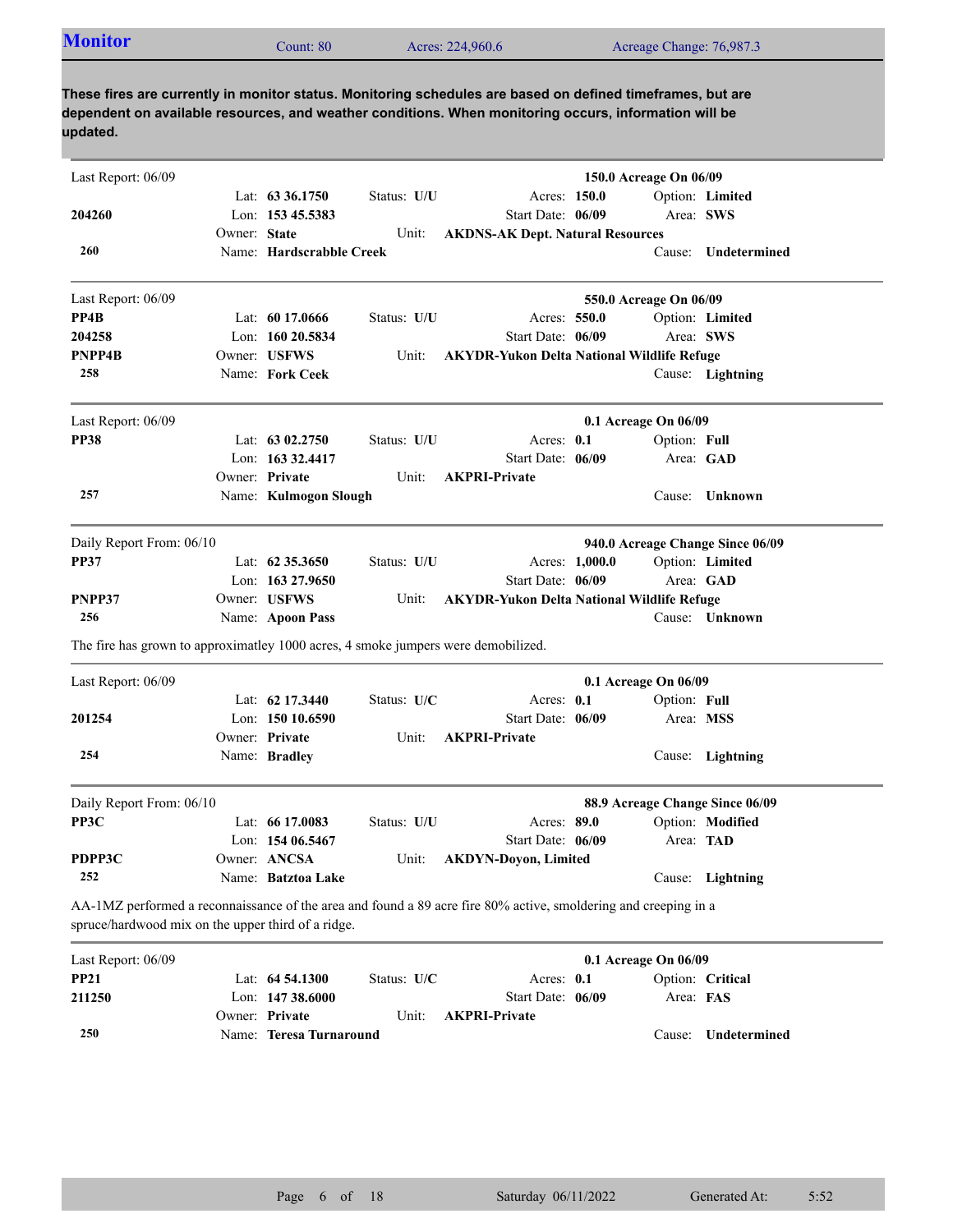| <b>Monitor</b><br>Acres: 224,960.6<br>Acreage Change: 76,987.3<br>Count: 80 |
|-----------------------------------------------------------------------------|
|-----------------------------------------------------------------------------|

| Last Report: 06/08 |              |                             |             |                                              | 569.8 Acreage On 06/08    |                                    |
|--------------------|--------------|-----------------------------|-------------|----------------------------------------------|---------------------------|------------------------------------|
| PP2N               |              | Lat: 59 28.4333             | Status: U/U | Acres: 569.8                                 |                           | Option: Limited                    |
| 204249             |              | Lon: 159 30.7333            |             | Start Date: 06/08                            | Area: SWS                 |                                    |
|                    |              | Owner: USFWS                | Unit:       | <b>AKTGR-Togiak National Wildlife Refuge</b> |                           |                                    |
| 249                |              | Name: Ongivinuk River       |             |                                              |                           | Cause: Lightning                   |
| Last Report: 06/08 |              |                             |             |                                              | 331.1 Acreage On 06/08    |                                    |
| PP2M               |              | Lat: $5918.5500$            | Status: U/U | Acres: 331.1                                 |                           | Option: Limited                    |
| 204248             |              | Lon: 159 25.2130            |             | Start Date: 06/08                            | Area: SWS                 |                                    |
|                    |              | Owner: USFWS                | Unit:       | <b>AKTGR-Togiak National Wildlife Refuge</b> |                           |                                    |
| 248                |              | Name: Ongoke River          |             |                                              |                           | Cause: Undetermined                |
| Last Report: 06/08 |              |                             |             |                                              | 300.0 Acreage On 06/08    |                                    |
|                    |              | Lat: $6029.1000$            | Status: U/U | Acres: 300.0                                 |                           | Option: Limited                    |
| 204247             |              | Lon: 155 13.5000            |             | Start Date: 06/08                            | Area: SWS                 |                                    |
|                    | Owner: State |                             | Unit:       | <b>AKDNS-AK Dept. Natural Resources</b>      |                           |                                    |
| 247                |              | Name: Dummy Creek           |             |                                              |                           | Cause: Lightning                   |
| Last Report: 06/08 |              |                             |             |                                              | 2,200.0 Acreage On 06/08  |                                    |
|                    |              | Lat: $6048.0000$            | Status: U/U | Acres: 2,200.0                               |                           | Option: Limited                    |
| 204246             |              | Lon: 157 00.9167            |             | Start Date: 06/08                            | Area: SWS                 |                                    |
|                    | Owner: State |                             | Unit:       | <b>AKDNS-AK Dept. Natural Resources</b>      |                           |                                    |
| 246                |              | Name: Titnuk Creek          |             |                                              |                           | Cause: Lightning                   |
| Last Report: 06/08 |              |                             |             |                                              | 15,656.5 Acreage On 06/08 |                                    |
|                    |              | Lat: 60 53.5000             | Status: U/U | Acres: 15,656.5                              |                           | Option: Limited                    |
| 204245             |              | Lon: 157 13.0834            |             | Start Date: 06/08                            | Area: SWS                 |                                    |
|                    | Owner: State |                             | Unit:       | <b>AKDNS-AK Dept. Natural Resources</b>      |                           |                                    |
| 245                |              | Name: Kiknik                |             |                                              |                           | Cause: Lightning                   |
| Last Report: 06/09 |              |                             |             |                                              |                           | 528.1 Acreage Change Since 06/08   |
|                    |              | Lat: $6109.7500$            | Status: U/U | Acres: 778.1                                 |                           | Option: Limited                    |
| 204244             |              | Lon: 156 05.1833            |             | Start Date: 06/08                            | Area: SWS                 |                                    |
|                    | Owner: State |                             | Unit:       | <b>AKDNS-AK Dept. Natural Resources</b>      |                           |                                    |
| 244                |              | Name: Door Mountain         |             |                                              |                           | Cause: Lightning                   |
| Last Report: 06/09 |              |                             |             |                                              |                           | No Acreage Change Since 06/08      |
| PP2K               |              | Lat: 64 54.5033             | Status: U/C | Acres: 0.3                                   | Option: Full              |                                    |
| 211242             |              | Lon: 146 27,2050            |             | Start Date: 06/08                            | Area: FAS                 |                                    |
| PNPP2K             | Owner: State |                             | Unit:       | <b>AKDNS-AK Dept. Natural Resources</b>      |                           |                                    |
| 242                |              | Name: CHSR Shooting Range 2 |             |                                              | Cause:                    | Human                              |
| Last Report: 06/09 |              |                             |             |                                              |                           | 1,753.0 Acreage Change Since 06/08 |
|                    |              | Lat: $59\,53.7000$          | Status: U/U | Acres: 4,753.0                               |                           | Option: Limited                    |
| 204240             |              | Lon: 156 05.4833            |             | Start Date: 06/08                            | Area: SWS                 |                                    |
|                    | Owner: State |                             | Unit:       | <b>AKDNS-AK Dept. Natural Resources</b>      |                           |                                    |
| 240                |              | Name: Koktuli River         |             |                                              |                           | Cause: Lightning                   |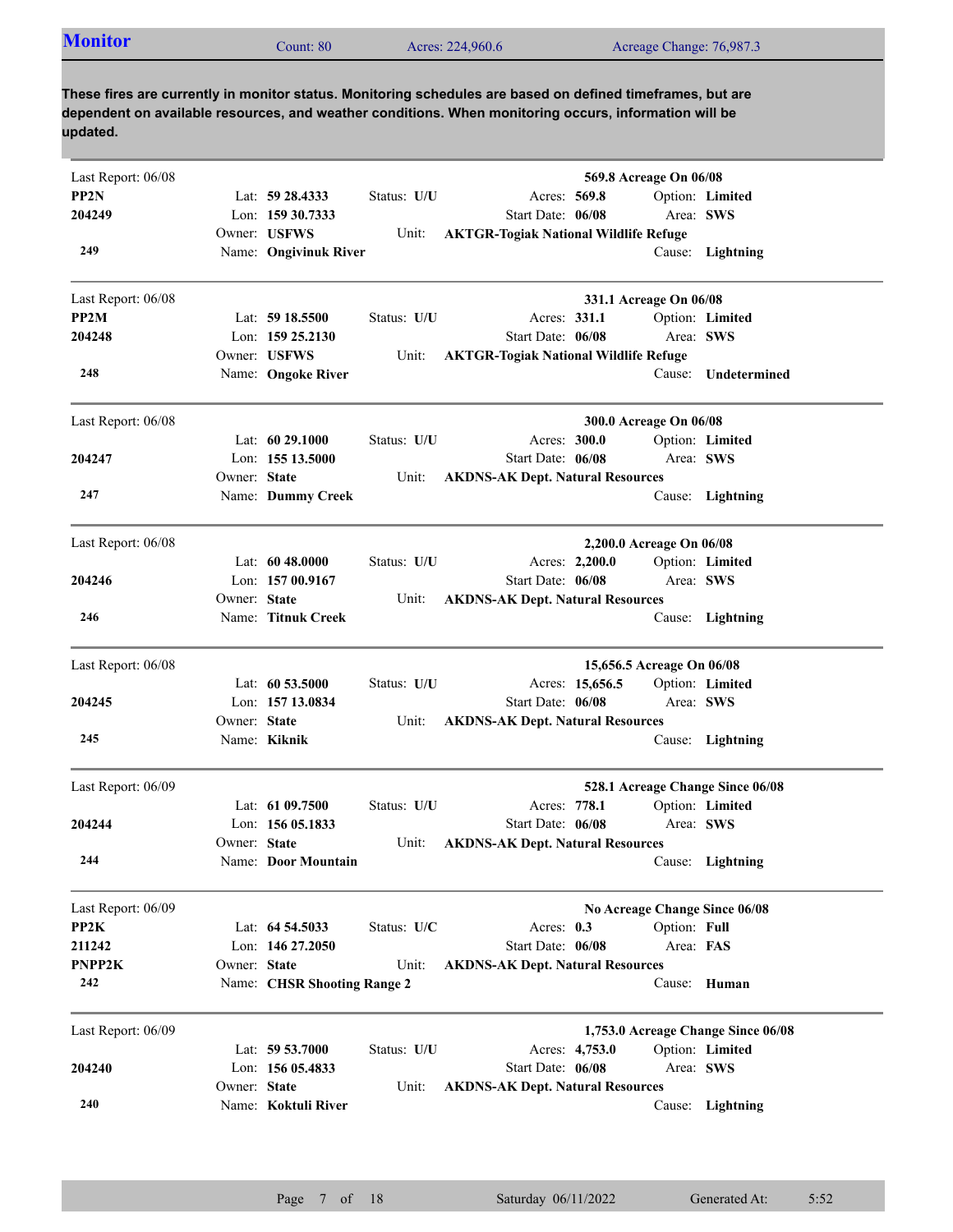| <b>Monitor</b><br>Acres: 224,960.6<br>Acreage Change: 76,987.3<br>Count: 80 |  |
|-----------------------------------------------------------------------------|--|
|-----------------------------------------------------------------------------|--|

| Last Report: 06/09       |              |                      |             |                                         |                 |                          | 2,028.0 Acreage Change Since 06/08  |
|--------------------------|--------------|----------------------|-------------|-----------------------------------------|-----------------|--------------------------|-------------------------------------|
|                          |              | Lat: $59\,52.7000$   | Status: U/U | Acres: 5,028.0                          |                 |                          | Option: Limited                     |
| 204239                   |              | Lon: $15615.0500$    |             | Start Date: 06/08                       |                 | Area: SWS                |                                     |
|                          | Owner: State |                      | Unit:       | <b>AKDNS-AK Dept. Natural Resources</b> |                 |                          |                                     |
| 239                      |              | Name: Pike Creek     |             |                                         |                 |                          | Cause: Lightning                    |
| Last Report: 06/09       |              |                      |             |                                         |                 | 0.1 Acreage On 06/09     |                                     |
| PP3E                     |              | Lat: 63 25,7167      | Status: U/U | Acres: 0.1                              |                 | Option: Full             |                                     |
| 213238                   |              | Lon: 143 03.3000     |             | Start Date: 06/08                       |                 | Area: TAS                |                                     |
| <b>PNPP3E</b>            | Owner: State |                      | Unit:       | <b>AKDNS-AK Dept. Natural Resources</b> |                 |                          |                                     |
| 238                      |              | Name: Wolf Lake      |             |                                         |                 | Cause:                   | <b>Undetermined</b>                 |
| Last Report: 06/08       |              |                      |             |                                         |                 | 1,200.0 Acreage On 06/08 |                                     |
|                          |              | Lat: 59 12.3500      | Status: U/U |                                         | Acres: 1,200.0  |                          | Option: Modified                    |
| 204237                   |              | Lon: $15805.6333$    |             | Start Date: 06/08                       |                 | Area: SWS                |                                     |
|                          | Owner: State |                      | Unit:       | <b>AKDNS-AK Dept. Natural Resources</b> |                 |                          |                                     |
| 237                      |              | Name: Iowithla River |             |                                         |                 |                          | Cause: Lightning                    |
| Last Report: 06/09       |              |                      |             |                                         |                 |                          | -21.1 Acreage Change Since 06/08    |
| <b>PP10</b>              |              | Lat: $6043.0530$     | Status: U/U | Acres: 28.9                             |                 | Option: Full             |                                     |
| 204235                   |              | Lon: 162 04.5200     |             | Start Date: 06/08                       |                 |                          | Area: SWS                           |
|                          |              | Owner: ANCSA         | Unit:       | <b>AKVLN-Napakiak Corporation</b>       |                 |                          |                                     |
| 235                      |              | Name: Johnson River  |             |                                         |                 |                          | Cause: Lightning                    |
| Daily Report From: 06/10 |              |                      |             |                                         |                 |                          | 14,547.0 Acreage Change Since 06/09 |
|                          |              | Lat: 61 13.6550      | Status: U/U |                                         | Acres: 15,376.5 |                          | Option: Limited                     |
| 204234                   |              | Lon: 159 20.5733     |             | Start Date: 06/07                       |                 | Area: SWS                |                                     |
|                          | Owner: State |                      | Unit:       | <b>AKDNS-AK Dept. Natural Resources</b> |                 |                          |                                     |
| 234                      |              | Name: Sawpit Creek   |             |                                         |                 | Cause:                   | Undetermined                        |

The fire was flown by detection aircraft 7MZ. It was reported to have a 60% active perimeter with winds out of the west. Values at risk were assessed and one unimproved allotment has been partially burned. Two allotments were identified SE of the fire. The fire is 10 miles from a mine site. Forestry will continue to monitor and assess the values at risk.

| Last Report: $06/09$ |                   |                    |               |                                     |                |           | No Acreage Change Since 06/08      |
|----------------------|-------------------|--------------------|---------------|-------------------------------------|----------------|-----------|------------------------------------|
| PP1E                 |                   | Lat: $6445.4920$   | Status: $U/C$ | Acres: $0.3$                        |                |           | Option: Critical                   |
| 211230               |                   | Lon: $14802.2420$  |               | Start Date: 06/08                   |                | Area: FAS |                                    |
| <b>PNPP1E</b>        |                   | Owner: Private     | Unit:         | <b>AKPRI-Private</b>                |                |           |                                    |
| 230                  |                   | Name: Reschaven    |               |                                     |                |           | Cause: Human                       |
| Last Report: $06/09$ |                   |                    |               |                                     |                |           | 3,143.5 Acreage Change Since 06/08 |
| <b>PP04</b>          |                   | Lat: $61\,27.5333$ | Status: U/U   |                                     | Acres: 4,143.5 |           | Option: Limited                    |
| 204228               |                   | Lon: $15457.8833$  |               | Start Date: 06/07                   |                | Area: SWS |                                    |
| PNPP04               | Owner: <b>BLM</b> |                    | Unit:         | <b>AKADD-Anchorage Field Office</b> |                |           |                                    |
| 228                  |                   | Name: Swift River  |               |                                     |                | Cause:    | <b>Undetermined</b>                |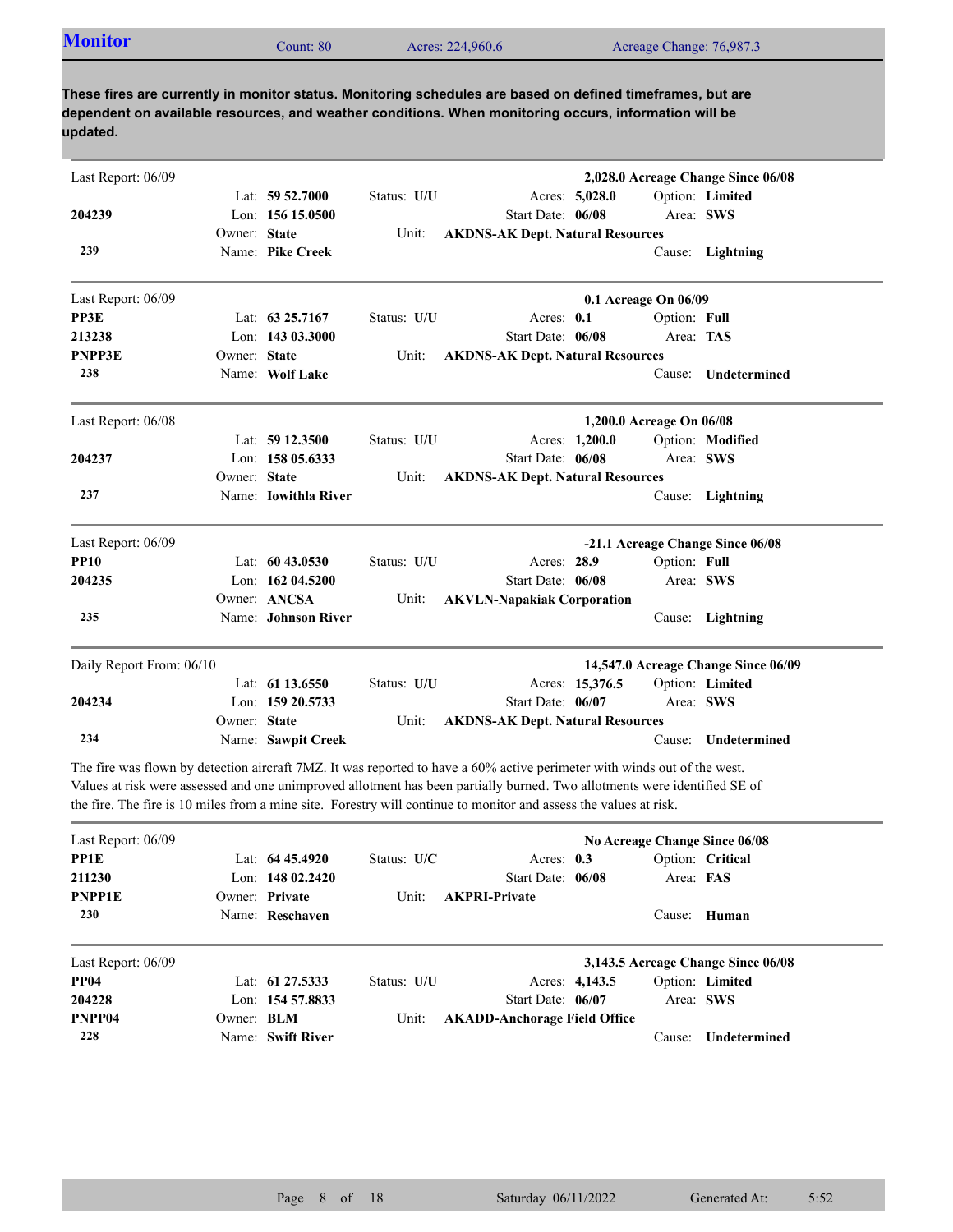| <b>Monitor</b> | $\mathcal$ Count: $80^\circ$ | Acres: 224,960.6 | Acreage Change: 76,987.3 |
|----------------|------------------------------|------------------|--------------------------|
|                |                              |                  |                          |

| Last Report: 06/09            |              |                             |             |                                                |                       |              | 1.1 Acreage Change Since 06/07   |
|-------------------------------|--------------|-----------------------------|-------------|------------------------------------------------|-----------------------|--------------|----------------------------------|
| <b>PP02</b>                   |              | Lat: $60\,46.3820$          | Status: U/U | Acres: $6.1$                                   |                       | Option: Full |                                  |
| 204227                        |              | Lon: 161 01.9250            |             | Start Date: 06/07                              |                       | Area: SWS    |                                  |
| PNPP <sub>02</sub>            |              | Owner: ANCSA                | Unit:       | <b>AKVLN-Kwethluk, Incorporated</b>            |                       |              |                                  |
| 227                           |              | Name: Kushluk River         |             |                                                |                       |              | Cause: Lightning                 |
| Daily Report From: 06/10      |              |                             |             |                                                |                       |              | 3.0 Acreage Change Since 06/09   |
| <b>PPOS</b>                   |              | Lat: $63\,47.9400$          | Status: U/U | Acres: 23.0                                    |                       |              | Option: Limited                  |
| 231225                        |              | Lon: $152,52.4350$          |             | Start Date: 06/07                              |                       | Area: TAD    |                                  |
| <b>PDPP0S</b>                 | Owner: State |                             | Unit:       | <b>AKDNS-AK Dept. Natural Resources</b>        |                       |              |                                  |
| 225                           |              | Name: Fish Creek            |             |                                                |                       |              | Cause: Lightning                 |
| Fire perimeter acres updated. |              |                             |             |                                                |                       |              |                                  |
| Last Report: 06/07            |              |                             |             |                                                | 16.2 Acreage On 06/07 |              |                                  |
|                               |              | Lat: 58 54.5750             | Status: U/U | Acres: 16.2                                    |                       |              | Option: Modified                 |
| 204219                        |              | Lon: $15620.7030$           |             | Start Date: 06/07                              |                       | Area: SWS    |                                  |
|                               | Owner: State |                             | Unit:       | <b>AKDNS-AK Dept. Natural Resources</b>        |                       |              |                                  |
| 219                           |              | Name: Pauls Creek           |             |                                                |                       | Cause:       | Undetermined                     |
| Last Report: 06/07            |              |                             |             |                                                | 10.0 Acreage On 06/07 |              |                                  |
| PPZ3                          |              | Lat: $58\,43.4330$          | Status: U/U | Acres: 10.0                                    |                       |              | Option: Limited                  |
| 204218                        |              | Lon: 155 58.1170            |             | Start Date: 06/07                              |                       | Area: SWS    |                                  |
| PNPPZ3                        | Owner: NPS   |                             | Unit:       | <b>AKKAP-Katmai National Park and Preserve</b> |                       |              |                                  |
| 218                           |              | Name: Idavain               |             |                                                |                       |              | Cause: Lightning                 |
| Last Report: 06/07            |              |                             |             |                                                | 0.1 Acreage On 06/07  |              |                                  |
| PPW4                          |              | Lat: $5911.4080$            | Status: U/U | Acres: 0.1                                     |                       |              | Option: Modified                 |
| 204217                        |              | Lon: 157 04.5530            |             | Start Date: 06/07                              |                       | Area: SWS    |                                  |
| PNPPW4                        | Owner: BLM   |                             | Unit:       | <b>AKADD-Anchorage Field Office</b>            |                       |              |                                  |
| 217                           |              | Name: Levelock Creek        |             |                                                |                       | Cause:       | Undetermined                     |
| Last Report: 06/07            |              |                             |             |                                                |                       |              | 383.1 Acreage Change Since 06/06 |
| PP5R                          |              | Lat: $61\,01.1000$          | Status: U/U | Acres: 7,775.3                                 |                       |              | Option: Limited                  |
| 204216                        |              | Lon: $15420.6666$           |             | Start Date: 06/06                              |                       | Area: SWS    |                                  |
| PNPP5R                        | Owner: State |                             | Unit:       | <b>AKDNS-AK Dept. Natural Resources</b>        |                       |              |                                  |
| 216                           |              | Name: Telaquana River       |             |                                                |                       |              | Cause: Lightning                 |
| Last Report: 06/06            |              |                             |             |                                                | 1.0 Acreage On 06/06  |              |                                  |
| PPV <sub>2</sub>              |              | Lat: 62 05.3683             | Status: U/U | Acres: 1.0                                     |                       | Option: Full |                                  |
|                               |              | Lon: 163 45.4983            |             | Start Date: 06/06                              |                       |              | Area: GAD                        |
|                               |              | Owner: ANCSA                | Unit:       | <b>AKVLN-Azachorok, Incorporated</b>           |                       |              |                                  |
| 215                           |              | Name: Mountain Village Dump |             |                                                |                       |              | Cause: Human                     |
|                               |              |                             |             |                                                |                       |              |                                  |
| Last Report: 06/07            |              | Lat: 61 39.1750             |             |                                                |                       |              | No Acreage Change Since 06/06    |
|                               |              | Lon: 149 30.7130            | Status: U/C | Acres: 0.1                                     |                       |              | Option: Critical                 |
| 201212                        |              | Owner: Private              |             | Start Date: 06/06<br><b>AKPRI-Private</b>      |                       | Area: MSS    |                                  |
| 212                           |              | Name: Solitude              | Unit:       |                                                |                       |              | Cause: Human                     |
|                               |              |                             |             |                                                |                       |              |                                  |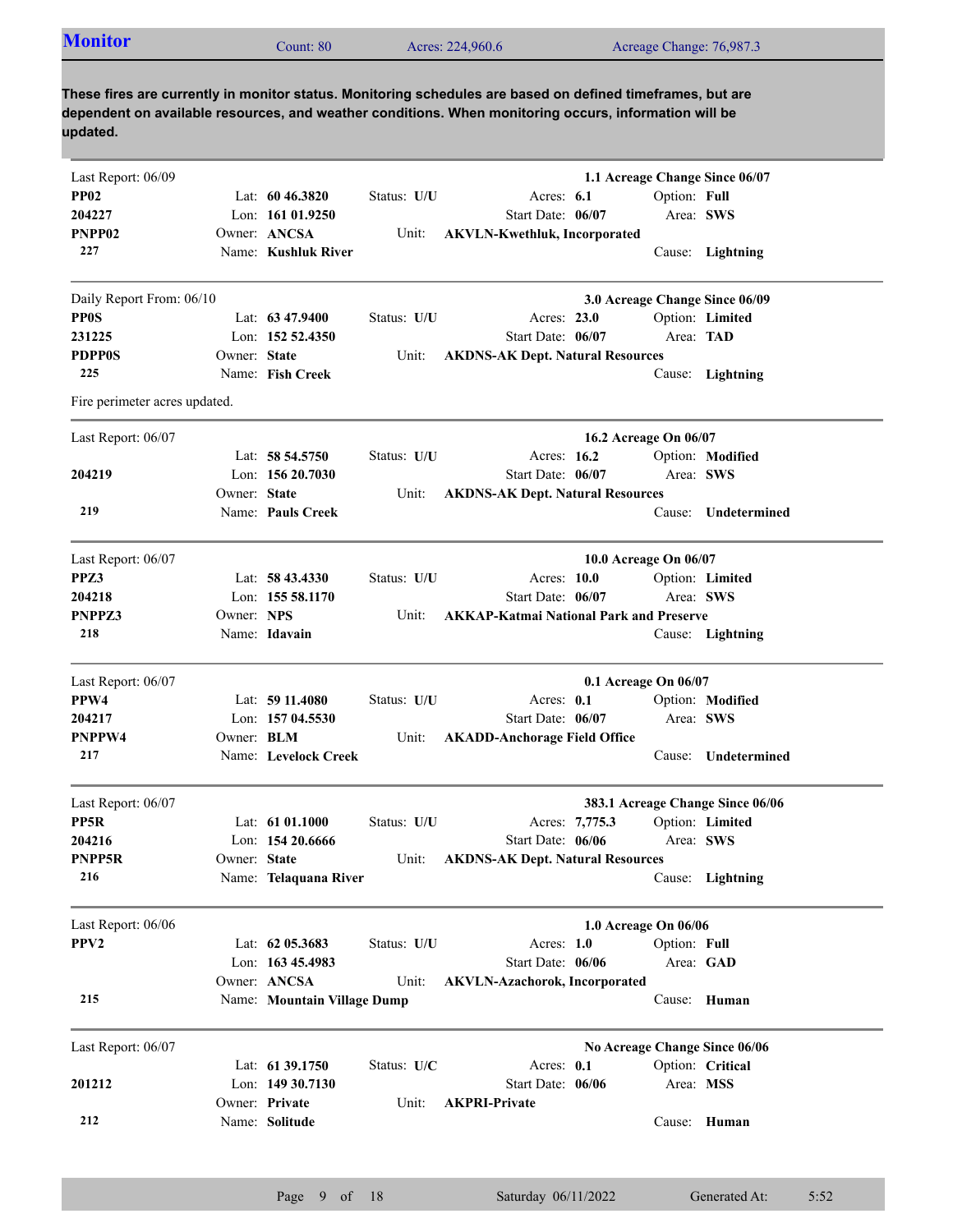| <b>Monitor</b><br>Acreage Change: 76,987.3<br>Acres: 224,960.6<br>Count: 80 |
|-----------------------------------------------------------------------------|
|-----------------------------------------------------------------------------|

| Last Report: 06/06       |              |                            |             |                                         | 0.5 Acreage On 06/06 |              |                                     |
|--------------------------|--------------|----------------------------|-------------|-----------------------------------------|----------------------|--------------|-------------------------------------|
| PPV1                     |              | Lat: 59 20.8833            | Status: U/U | Acres: $0.5$                            |                      | Option: Full |                                     |
| 204209                   |              | Lon: 157 40.9817           |             | Start Date: 06/06                       |                      |              | Area: SWS                           |
| <b>PNPPV1</b>            |              | Owner: ANCSA               | Unit:       | <b>AKVLN-Ekwok Natives Limited</b>      |                      |              |                                     |
| 209                      |              | Name: Koklong River        |             |                                         |                      |              | Cause: Lightning                    |
| Last Report: 06/06       |              |                            |             |                                         | 0.1 Acreage On 06/06 |              |                                     |
|                          |              | Lat: $60\,29.0683$         | Status: U/U | Acres: 0.1                              |                      |              | Option: Limited                     |
| 204207                   |              | Lon: 158 31.9183           |             | Start Date: 06/06                       |                      | Area: SWS    |                                     |
|                          | Owner: State |                            | Unit:       | <b>AKDNS-AK Dept. Natural Resources</b> |                      |              |                                     |
| 207                      |              | Name: Maka Creek           |             |                                         |                      |              | Cause: Lightning                    |
| Last Report: 06/07       |              |                            |             |                                         |                      |              | 24,705.1 Acreage Change Since 06/06 |
|                          |              | Lat: 61 34.2167            | Status: U/U |                                         | Acres: 26,705.1      |              | Option: Limited                     |
| 204206                   |              | Lon: $15800.3833$          |             | Start Date: 06/06                       |                      | Area: SWS    |                                     |
|                          | Owner: State |                            | Unit:       | <b>AKDNS-AK Dept. Natural Resources</b> |                      |              |                                     |
| 206                      |              | Name: Aghaluk Mountain     |             |                                         |                      |              | Cause: Lightning                    |
| Last Report: 06/09       |              |                            |             |                                         |                      |              | 18.5 Acreage Change Since 06/06     |
|                          |              | Lat: $59\,56.6620$         | Status: U/U | Acres: 58.5                             |                      | Option: Full |                                     |
| 204205                   |              | Lon: 155 16.4920           |             | Start Date: 06/06                       |                      | Area: SWS    |                                     |
|                          | Owner: State |                            | Unit:       | <b>AKDNS-AK Dept. Natural Resources</b> |                      |              |                                     |
| 205                      |              | Name: Upper Talarik        |             |                                         |                      |              | Cause: Lightning                    |
|                          |              |                            |             |                                         |                      |              |                                     |
| Last Report: 06/06       |              |                            |             |                                         | 0.1 Acreage On 06/06 |              |                                     |
| PPT <sub>6</sub>         |              | Lat: 59 57.4170            | Status: U/C | Acres: 0.1                              |                      |              | Option: Critical                    |
| 203204                   |              | Lon: 151 43.4950           |             | Start Date: 06/06                       |                      |              | Area: <b>KKS</b>                    |
| PNPPT6                   |              | Owner: Private             | Unit:       | <b>AKPRI-Private</b>                    |                      |              |                                     |
| 204                      |              | Name: Sunshine Dr          |             |                                         |                      |              | Cause: Human                        |
| Last Report: 06/06       |              |                            |             |                                         | 0.1 Acreage On 06/06 |              |                                     |
| PPT7                     |              | Lat: $59\,57.2110$         | Status: U/C | Acres: $0.1$                            |                      |              | Option: Critical                    |
| 203203                   |              | Lon: 151 43.4980           |             | Start Date: 06/06                       |                      |              | Area: <b>KKS</b>                    |
| PNPPT7                   |              | Owner: Private             | Unit:       | <b>AKPRI-Private</b>                    |                      |              |                                     |
| 203                      | Name: Tim    |                            |             |                                         |                      |              | Cause: Human                        |
| Daily Report From: 06/10 |              |                            |             |                                         |                      |              | No Acreage Change Since 06/09       |
|                          |              | Lat: 62 44.1500            | Status: U/U |                                         | Acres: 24,018.0      |              | Option: Limited                     |
| 204202                   |              | Lon: 156 35.7500           |             | Start Date: 06/06                       |                      |              | Area: SWS                           |
|                          | Owner: State |                            | Unit:       | <b>AKDNS-AK Dept. Natural Resources</b> |                      |              |                                     |
| 202                      |              | Name: Fourth of July Creek |             |                                         |                      | Cause:       | Lightning                           |

The fire has a 90% active perimeter with running, torching, backing, and short range spotting. Winds were out of the north. The fire is 24,018 acres. Forestry delivered supplies to a mine site to assist in site protection efforts. The fire and values at risk will continue to be monitored.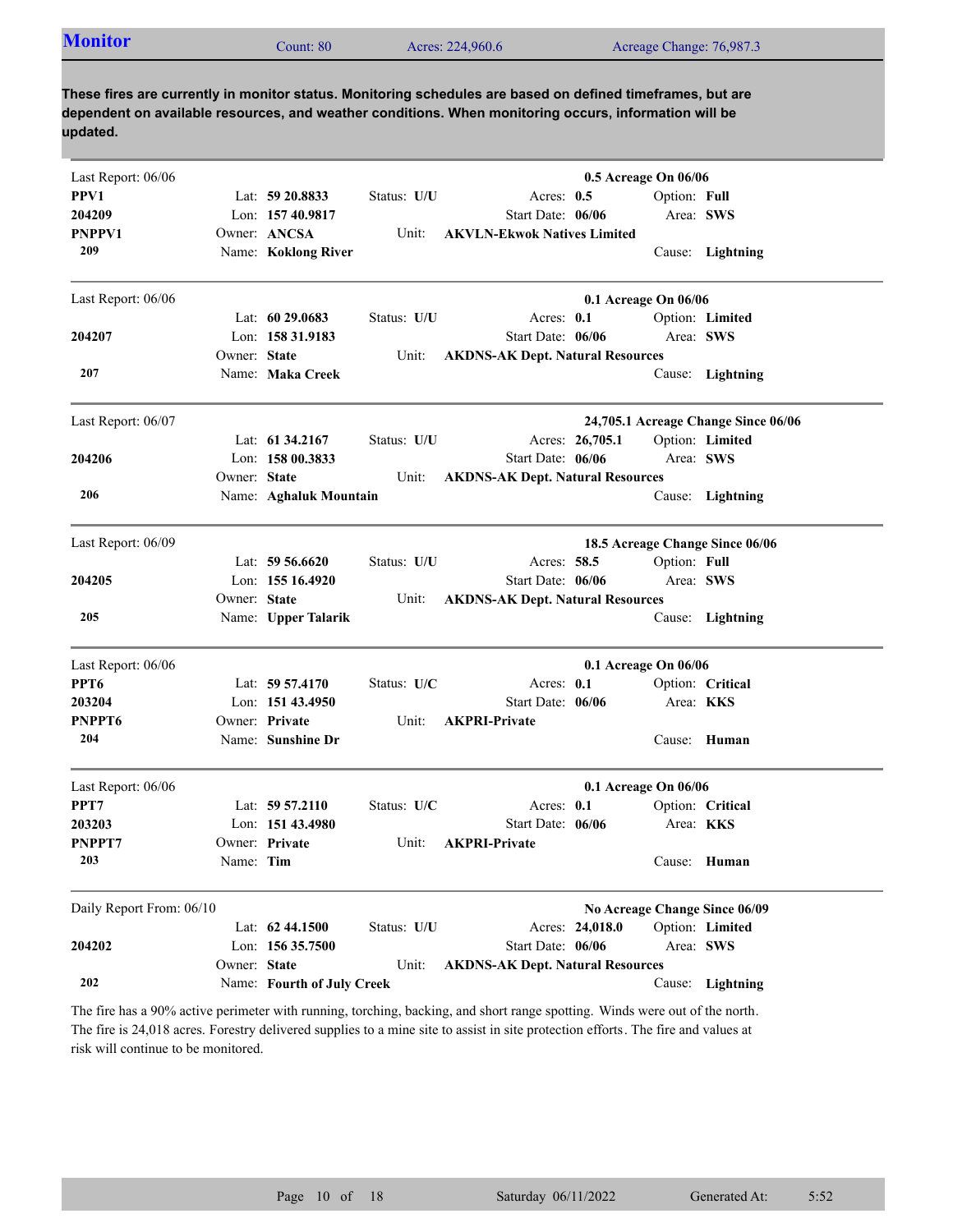| <b>Monitor</b> | Count: 80 | Acres: 224,960.6 | Acreage Change: 76,987.3 |  |
|----------------|-----------|------------------|--------------------------|--|
|----------------|-----------|------------------|--------------------------|--|

| Daily Report From: 06/10                                             |              |                       |             |                                                                                                                                                                                                                                      |           | No Acreage Change Since 06/09      |
|----------------------------------------------------------------------|--------------|-----------------------|-------------|--------------------------------------------------------------------------------------------------------------------------------------------------------------------------------------------------------------------------------------|-----------|------------------------------------|
|                                                                      |              | Lat: $58\,56.1420$    | Status: U/U | Acres: 1,200.0                                                                                                                                                                                                                       |           | Option: Limited                    |
| 204201                                                               |              | Lon: 159 27.3130      |             | Start Date: 06/06                                                                                                                                                                                                                    | Area: SWS |                                    |
|                                                                      |              | Owner: USFWS          | Unit:       | <b>AKTGR-Togiak National Wildlife Refuge</b>                                                                                                                                                                                         |           |                                    |
| 201                                                                  |              | Name: Tuklung River   |             |                                                                                                                                                                                                                                      |           | Cause: Lightning                   |
| No Night Report                                                      |              |                       |             |                                                                                                                                                                                                                                      |           |                                    |
| Last Report: 06/09                                                   |              |                       |             |                                                                                                                                                                                                                                      |           | 3,000.0 Acreage Change Since 06/07 |
|                                                                      |              | Lat: 59 45,0667       | Status: U/U | Acres: 4,000.0                                                                                                                                                                                                                       |           | Option: Limited                    |
| 204200                                                               |              | Lon: 158 13.5000      |             | Start Date: 06/06                                                                                                                                                                                                                    | Area: SWS |                                    |
|                                                                      | Owner: State |                       | Unit:       | <b>AKDNS-AK Dept. Natural Resources</b>                                                                                                                                                                                              |           |                                    |
| 200                                                                  |              | Name: Kokwok          |             |                                                                                                                                                                                                                                      |           | Cause: Lightning                   |
| Daily Report From: 06/10                                             |              |                       |             |                                                                                                                                                                                                                                      |           | No Acreage Change Since 06/09      |
|                                                                      |              | Lat: 61 34,7767       | Status: U/U | Acres: 20,094.6                                                                                                                                                                                                                      |           | Option: Limited                    |
| 204198                                                               |              | Lon: 156 00.7267      |             | Start Date: 06/05                                                                                                                                                                                                                    | Area: SWS |                                    |
|                                                                      | Owner: BLM   |                       | Unit:       | <b>AKADD-Anchorage Field Office</b>                                                                                                                                                                                                  |           |                                    |
| 198                                                                  |              | Name: Stony River     |             |                                                                                                                                                                                                                                      |           | Cause: Lightning                   |
| the west. The fire and values at risk will continue to be monitored. |              |                       |             | The fire was flown by detection flight 7MZ. It was reported smoldering and creeping with 2 ft flame lengths and winds out of                                                                                                         |           |                                    |
| Daily Report From: 06/10                                             |              |                       |             |                                                                                                                                                                                                                                      |           | No Acreage Change Since 06/09      |
|                                                                      |              | Lat: 61 34.5517       | Status: U/U | Acres: 17,479.4                                                                                                                                                                                                                      |           | Option: Limited                    |
| 204197                                                               |              | Lon: 155 51.0000      |             | Start Date: 06/05                                                                                                                                                                                                                    | Area: SWS |                                    |
|                                                                      | Owner: BLM   |                       | Unit:       | <b>AKADD-Anchorage Field Office</b>                                                                                                                                                                                                  |           |                                    |
| 197                                                                  |              | Name: Gagaryah River  |             |                                                                                                                                                                                                                                      |           | Cause: Lightning                   |
|                                                                      |              |                       |             | The fire was flown by detection flight 7MZ. It was reported smoldering and creeping with 2 ft flame lengths and winds out of<br>the west. The closest cabin is 2.5 miles. The fire and values at risk will continue to be monitored. |           |                                    |
| Last Report: 06/07                                                   |              |                       |             |                                                                                                                                                                                                                                      |           | No Acreage Change Since 06/05      |
|                                                                      |              | Lat: $60\,33.7470$    | Status: U/U | Acres: 74.1                                                                                                                                                                                                                          |           | Option: Limited                    |
| 204193                                                               |              | Lon: $15645.9050$     |             | Start Date: 06/05                                                                                                                                                                                                                    | Area: SWS |                                    |
|                                                                      | Owner: State |                       | Unit:       | <b>AKDNS-AK Dept. Natural Resources</b>                                                                                                                                                                                              |           |                                    |
| 193                                                                  |              | Name: Cabin Creek     |             |                                                                                                                                                                                                                                      |           | Cause: Lightning                   |
| Last Report: 06/06                                                   |              |                       |             |                                                                                                                                                                                                                                      |           | 0.2 Acreage Change Since 06/05     |
| PPN7                                                                 |              | Lat: 63 38.3334       | Status: U/U | Acres: 0.3                                                                                                                                                                                                                           |           | Option: Limited                    |
|                                                                      |              | Lon: 149 12.3720      |             | Start Date: 06/05                                                                                                                                                                                                                    | Area: TAD |                                    |
| PDPPN7                                                               | Owner: NPS   |                       | Unit:       | <b>AKDEP-Denali National Park and Preserve</b>                                                                                                                                                                                       |           |                                    |
| 191                                                                  |              | Name: Savage Jenny    |             |                                                                                                                                                                                                                                      |           | Cause: Lightning                   |
| Last Report: 06/07                                                   |              |                       |             |                                                                                                                                                                                                                                      |           | 1,255.1 Acreage Change Since 06/05 |
| PPN3                                                                 |              | Lat: 61 32.2000       | Status: U/U | Acres: 1,781.1                                                                                                                                                                                                                       |           | Option: Limited                    |
| 204190                                                               |              | Lon: 155 04.6000      |             | Start Date: 06/05                                                                                                                                                                                                                    | Area: SWS |                                    |
| PNPPN3                                                               | Owner: BLM   |                       | Unit:       | <b>AKADD-Anchorage Field Office</b>                                                                                                                                                                                                  |           |                                    |
| 190                                                                  |              | Name: South Lime Lake |             |                                                                                                                                                                                                                                      |           | Cause: Lightning                   |
|                                                                      |              |                       |             |                                                                                                                                                                                                                                      |           |                                    |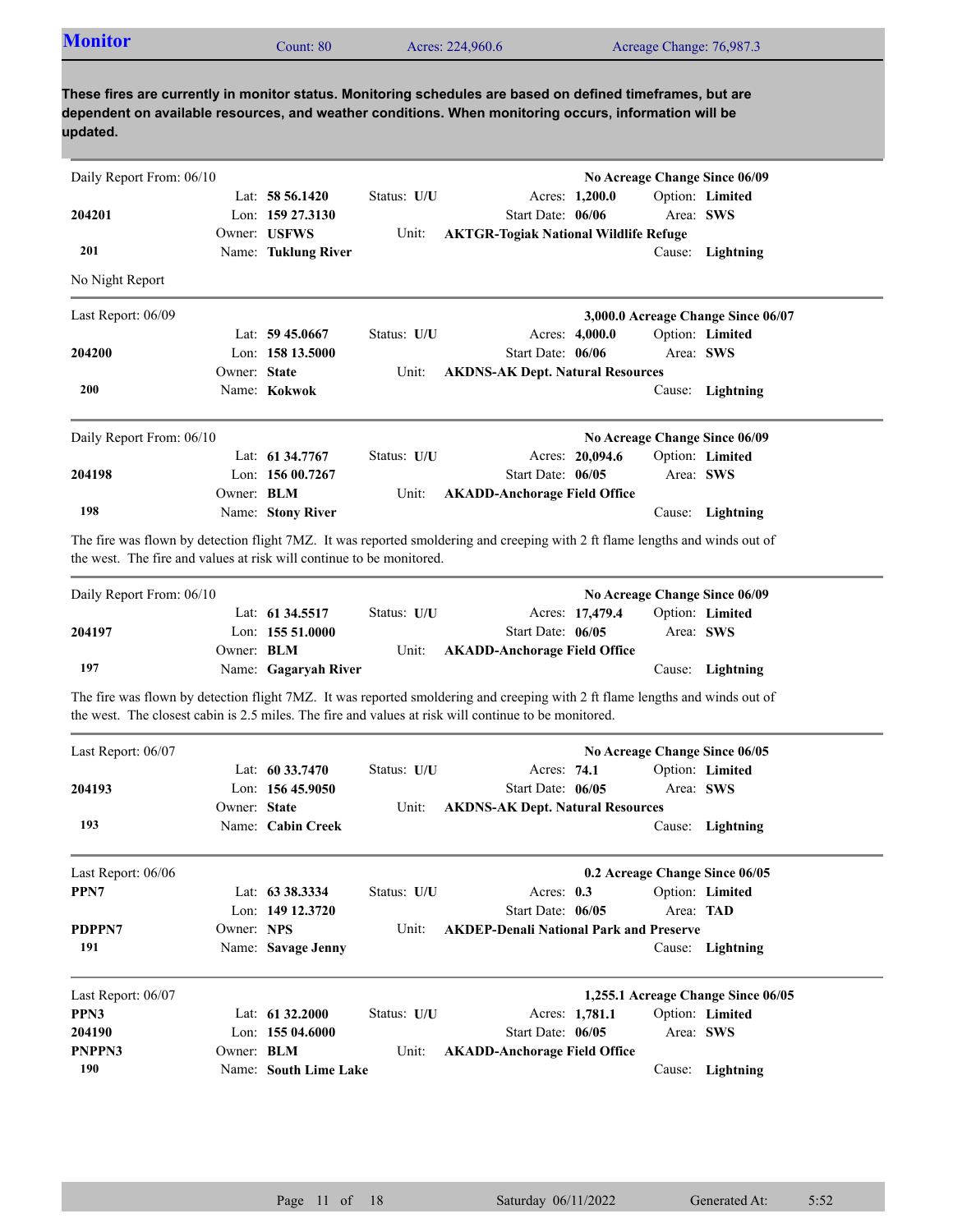| <b>Monitor</b><br>Acreage Change: 76,987.3<br>Acres: 224,960.6<br>Count: 80 |  |  |  |  |  |
|-----------------------------------------------------------------------------|--|--|--|--|--|
|-----------------------------------------------------------------------------|--|--|--|--|--|

| Last Report: 06/05       |              |                         |               |                                                                                                                                                                                                                                       |                 | 10.0 Acreage On 06/05 |                                    |
|--------------------------|--------------|-------------------------|---------------|---------------------------------------------------------------------------------------------------------------------------------------------------------------------------------------------------------------------------------------|-----------------|-----------------------|------------------------------------|
|                          |              | Lat: $60\,27.2210$      | Status: U/U   | Acres: 10.0                                                                                                                                                                                                                           |                 |                       | Option: Limited                    |
| 204189                   |              | Lon: $15639.5220$       |               | Start Date: 06/05                                                                                                                                                                                                                     |                 |                       | Area: SWS                          |
|                          | Owner: State |                         | Unit:         | <b>AKDNS-AK Dept. Natural Resources</b>                                                                                                                                                                                               |                 |                       |                                    |
| 189                      |              | Name: Nushagak River    |               |                                                                                                                                                                                                                                       |                 |                       | Cause: Lightning                   |
| Last Report: 06/09       |              |                         |               |                                                                                                                                                                                                                                       |                 |                       | 2,713.9 Acreage Change Since 06/07 |
|                          |              | Lat: $60\,59.6167$      | Status: U/U   |                                                                                                                                                                                                                                       | Acres: 2,763.9  |                       | Option: Limited                    |
| 204188                   |              | Lon: $15609.6334$       |               | Start Date: 06/05                                                                                                                                                                                                                     |                 |                       | Area: SWS                          |
|                          | Owner: State |                         | Unit:         | <b>AKDNS-AK Dept. Natural Resources</b>                                                                                                                                                                                               |                 |                       |                                    |
| 188                      |              | Name: Hook Creek        |               |                                                                                                                                                                                                                                       |                 |                       | Cause: Lightning                   |
| Last Report: 06/05       |              |                         |               |                                                                                                                                                                                                                                       |                 | 66.0 Acreage On 06/05 |                                    |
| PPN <sub>2</sub>         |              | Lat: 62 35.9870         | Status: U/U   | Acres: 66.0                                                                                                                                                                                                                           |                 |                       | Option: Limited                    |
| 214187                   |              | Lon: $14548.3480$       |               | Start Date: 06/05                                                                                                                                                                                                                     |                 | Area: CRS             |                                    |
| PNPPN2                   | Owner: BLM   |                         | Unit:         | <b>AKGLD-Glennallen Field Office</b>                                                                                                                                                                                                  |                 |                       |                                    |
| 187                      |              | Name: Fish Lake         |               |                                                                                                                                                                                                                                       |                 |                       | Cause: Lightning                   |
| Last Report: 06/08       |              |                         |               |                                                                                                                                                                                                                                       |                 |                       | No Acreage Change Since 06/07      |
| PPM <sub>8</sub>         |              | Lat: $63\,32.2166$      | Status: U/U   | Acres: 13.0                                                                                                                                                                                                                           |                 |                       | Option: Modified                   |
| 204186                   |              | Lon: 153 36.2167        |               | Start Date: 06/05                                                                                                                                                                                                                     |                 |                       | Area: SWS                          |
| <b>PNPPM8</b>            | Owner: State |                         | Unit:         | <b>AKDNS-AK Dept. Natural Resources</b>                                                                                                                                                                                               |                 |                       |                                    |
| 186                      |              | Name: Rungun Creek      |               |                                                                                                                                                                                                                                       |                 |                       | Cause: Lightning                   |
| Daily Report From: 06/10 |              |                         |               |                                                                                                                                                                                                                                       |                 |                       | No Acreage Change Since 06/09      |
| PPR4                     |              | Lat: $62$ 19.9500       | Status: U/U   |                                                                                                                                                                                                                                       | Acres: 45,937.2 |                       | Option: Limited                    |
| 204183                   |              | Lon: 155 17.9333        |               | Start Date: 06/04                                                                                                                                                                                                                     |                 |                       | Area: SWS                          |
| PNPPR4                   | Owner: BLM   |                         | Unit:         | <b>AKADD-Anchorage Field Office</b>                                                                                                                                                                                                   |                 |                       |                                    |
| 183                      |              | Name: Tatlawiksuk       |               |                                                                                                                                                                                                                                       |                 |                       | Cause: Lightning                   |
|                          |              |                         |               | The fire was flown by detection flight 7MZ. It was reported smoldering with sparse torching and winds out of the NE. There<br>is one allotment 2.4 miles east of the fire. The fire and values at risk will continue to be monitored. |                 |                       |                                    |
| Last Report: 06/06       |              |                         |               |                                                                                                                                                                                                                                       |                 |                       | -20.5 Acreage Change Since 06/05   |
| PPJ9                     |              | Lat: 58 50.5000         | Status: $U/C$ | Acres: 199.5                                                                                                                                                                                                                          |                 |                       | Option: Modified                   |
| 204182                   |              | Lon: 156 17.5834        |               | Start Date: 06/04                                                                                                                                                                                                                     |                 |                       | Area: SWS                          |
| PNPPJ9                   | Owner: State |                         | Unit:         | <b>AKDNS-AK Dept. Natural Resources</b>                                                                                                                                                                                               |                 |                       |                                    |
| 182                      |              | Name: King Salmon Creek |               |                                                                                                                                                                                                                                       |                 |                       | Cause: Lightning                   |
| Last Report: 06/09       |              |                         |               |                                                                                                                                                                                                                                       |                 |                       | No Acreage Change Since 06/08      |
| PPH9                     |              | Lat: 65 10.7383         | Status: U/U   | Acres: 6.7                                                                                                                                                                                                                            |                 |                       | Option: Modified                   |
| 231181                   |              | Lon: 150 18.5467        |               | Start Date: 06/04                                                                                                                                                                                                                     |                 |                       | Area: TAD                          |
| PDPPH9                   | Owner: State |                         | Unit:         | <b>AKDNS-AK Dept. Natural Resources</b>                                                                                                                                                                                               |                 |                       |                                    |
| 181                      |              | Name: Omega Creek       |               |                                                                                                                                                                                                                                       |                 |                       | Cause: Human                       |
| Last Report: 06/04       |              |                         |               |                                                                                                                                                                                                                                       |                 | 0.1 Acreage On 06/04  |                                    |
|                          |              | Lat: 61 35.9910         | Status: U/C   | Acres: 0.1                                                                                                                                                                                                                            |                 |                       | Option: Critical                   |
| 201180                   |              | Lon: 149 27.7536        |               | Start Date: 06/04                                                                                                                                                                                                                     |                 | Area: MSS             |                                    |

Name: **Spruce Roy**

Owner: Private

**180**

Unit: **AKPRI-Private** 

Cause: **Human**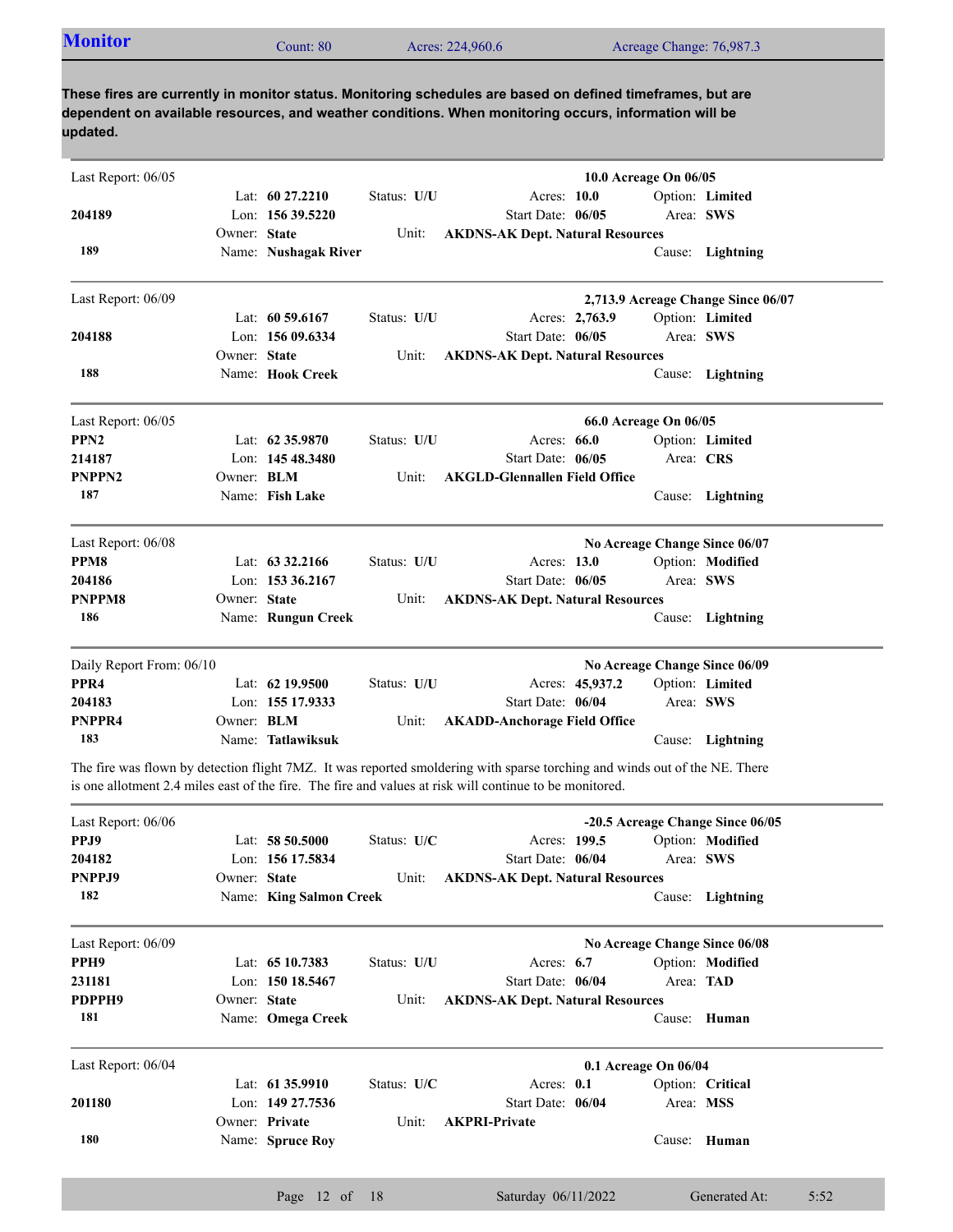| <b>Monitor</b> | Count: 80 | Acres: 224,960.6 | Acreage Change: 76,987.3 |
|----------------|-----------|------------------|--------------------------|
|                |           |                  |                          |

| Last Report: 06/04 |              |                          |             |                                                   | No Acreage Change Since 06/03 |                  |
|--------------------|--------------|--------------------------|-------------|---------------------------------------------------|-------------------------------|------------------|
| PPF1               |              | Lat: $64\,42.5167$       | Status: U/U | Acres: 0.1                                        | Option: Full                  |                  |
|                    |              | Lon: 155 29.5267         |             | Start Date: 06/03                                 |                               | Area: GAD        |
| PDPPF1             |              | Owner: ANCSA             | Unit:       | <b>AKVLN-Dineega Corporation</b>                  |                               |                  |
| 179                |              | Name: Ruby Dump          |             |                                                   |                               | Cause: Human     |
| Last Report: 06/03 |              |                          |             |                                                   | 0.1 Acreage On 06/03          |                  |
| PPE4               |              | Lat: $61\,56.3310$       | Status: U/U | Acres: 0.1                                        | Option: Full                  |                  |
|                    |              | Lon: $16252.4760$        |             | Start Date: 06/03                                 | Area: GAD                     |                  |
| PDPPE4             |              | Owner: ANCSA             | Unit:       | <b>AKVLN-Pilot Station, Incorporated</b>          |                               |                  |
| 176                |              | Name: PILOT STATION DUMP |             |                                                   |                               | Cause: Human     |
| Last Report: 06/04 |              |                          |             |                                                   | No Acreage Change Since 06/03 |                  |
|                    |              | Lat: 62 06.1830          | Status: U/C | Acres: $0.5$                                      |                               | Option: Critical |
| 214174             |              | Lon: 145 32.2450         |             | Start Date: 06/03                                 | Area: CRS                     |                  |
|                    | Owner: State |                          | Unit:       | <b>AKAKS-University of Alaska</b>                 |                               |                  |
| 174                |              | Name: Old Dump Road 2    |             |                                                   |                               | Cause: Human     |
| Last Report: 06/02 |              |                          |             |                                                   | 10.0 Acreage On 06/02         |                  |
| PN9M               |              | Lat: $5905.8400$         | Status: U/U | Acres: 10.0                                       | Option: Full                  |                  |
| 204172             |              | Lon: 158 33.2700         |             | Start Date: 06/02                                 | Area: SWS                     |                  |
| PNPN9M             | Owner: City  |                          | Unit:       | <b>AKAKS-Dillingham, City of</b>                  |                               |                  |
| 172                |              | Name: Dillingham Dump    |             |                                                   | Cause:                        | Undetermined     |
| Last Report: 06/02 |              |                          |             |                                                   | 0.1 Acreage On 06/02          |                  |
|                    |              | Lat: $61\,35.8600$       | Status: U/C | Acres: 0.1                                        |                               | Option: Critical |
| 201167             |              | Lon: $14925.0100$        |             | Start Date: 06/02                                 | Area: MSS                     |                  |
|                    |              | Owner: Private           | Unit:       | <b>AKPRI-Private</b>                              |                               |                  |
| 167                |              | Name: Peck 2             |             |                                                   |                               | Cause: Human     |
| Last Report: 06/01 |              |                          |             |                                                   | 0.3 Acreage On 06/01          |                  |
|                    |              | Lat: $5907.5150$         | Status: U/U | Acres: 0.3                                        | Option: Full                  |                  |
| 204166             |              | Lon: $16133.5630$        |             | Start Date: 06/01                                 | Area: SWS                     |                  |
|                    |              | Owner: ANCSA             | Unit:       | <b>AKVLN-Kiutsarak, Incorporated</b>              |                               |                  |
| 166                |              | Name: Mumtrak Hill       |             |                                                   | Cause:                        | Undetermined     |
| Last Report: 06/01 |              |                          |             |                                                   | No Acreage Change Since 05/31 |                  |
| PN5C               |              | Lat: 62 49.3776          | Status: U/C | Acres: 41.0                                       | Option: Full                  |                  |
|                    |              | Lon: 163 18.0480         |             | Start Date: 05/30                                 |                               | Area: GAD        |
| PDPN5C             |              | Owner: USFWS             | Unit:       | <b>AKYDR-Yukon Delta National Wildlife Refuge</b> |                               |                  |
| 158                |              | Name: Pastolik River     |             |                                                   |                               | Cause: Lightning |
| Last Report: 06/01 |              |                          |             |                                                   | No Acreage Change Since 05/31 |                  |
| PN5B               |              | Lat: 63 01.6776          | Status: U/C | Acres: 234.0                                      | Option: Full                  |                  |
|                    |              | Lon: 163 03.6660         |             | Start Date: 05/30                                 |                               | Area: GAD        |
| PDPN5B             |              | Owner: ANCSA             | Unit:       | <b>AKVLN-Kotlik Yupik Corporation</b>             |                               |                  |
| 157                |              | Name: Hogback Hill       |             |                                                   |                               | Cause: Lightning |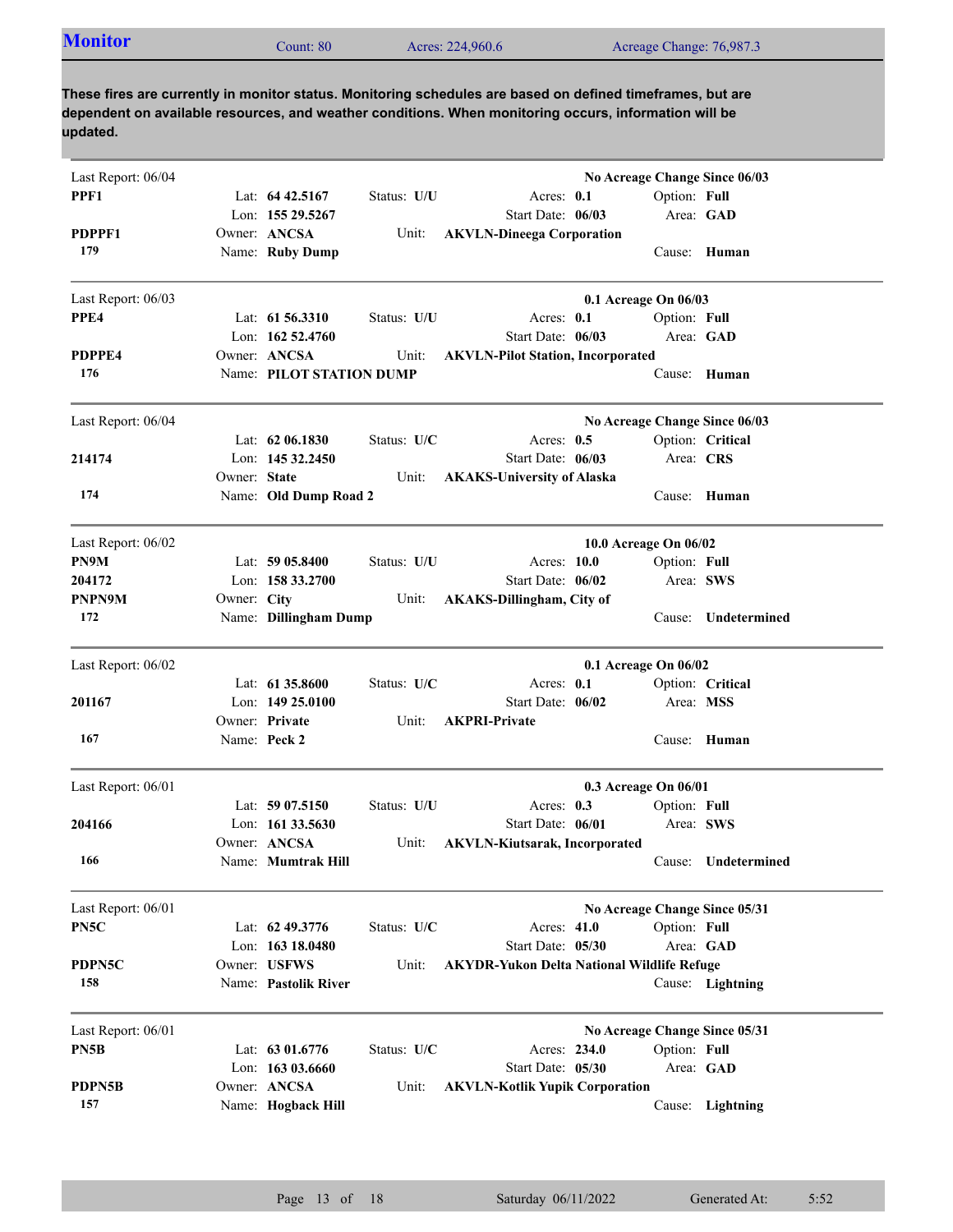|  | <b>Monitor</b><br>Count: $80^{\circ}$ | Acres: 224,960.6 | Acreage Change: 76,987.3 |
|--|---------------------------------------|------------------|--------------------------|
|--|---------------------------------------|------------------|--------------------------|

| Last Report: 05/30 |              |                     |             |                                                | 0.1 Acreage On 05/30          |              |                                  |
|--------------------|--------------|---------------------|-------------|------------------------------------------------|-------------------------------|--------------|----------------------------------|
|                    |              | Lat: 61 37.2517     | Status: U/C | Acres: 0.1                                     |                               |              | Option: Critical                 |
| 201153             |              | Lon: 149 23.3217    |             | Start Date: 05/30                              |                               | Area: MSS    |                                  |
|                    |              | Owner: Private      | Unit:       | <b>AKPRI-Private</b>                           |                               |              |                                  |
| 153                |              | Name: Kings River   |             |                                                |                               |              | Cause: Undetermined              |
| Last Report: 06/09 |              |                     |             |                                                |                               |              | 787.4 Acreage Change Since 06/07 |
| PN4F               |              | Lat: $5813.1500$    | Status: U/U | Acres: 8,914.4                                 |                               |              | Option: Limited                  |
| 204151             |              | Lon: 155 57.9667    |             | Start Date: 05/29                              |                               | Area: SWS    |                                  |
| PNPN4F             | Owner: NPS   |                     | Unit:       | <b>AKKAP-Katmai National Park and Preserve</b> |                               |              |                                  |
| 151                |              | Name: Contact Creek |             |                                                |                               |              | Cause: Lightning                 |
| Last Report: 06/02 |              |                     |             |                                                | No Acreage Change Since 05/30 |              |                                  |
| PN3C               |              | Lat: 65 11.9280     | Status: U/C | Acres: $1.6$                                   |                               | Option: Full |                                  |
| 231148             |              | Lon: 152 02.1180    |             | Start Date: 05/29                              |                               | Area: TAD    |                                  |
| PDPN3C             |              | Owner: Private      | Unit:       | <b>AKPRI-Private</b>                           |                               |              |                                  |
| 148                |              | Name: White Alice   |             |                                                |                               |              | Cause: Human                     |
| Last Report: 05/27 |              |                     |             |                                                | 0.1 Acreage On 05/27          |              |                                  |
| PN1T               |              | Lat: $62\,55.2318$  | Status: U/U | Acres: 0.1                                     |                               | Option: Full |                                  |
| 231143             |              | Lon: $16005.4060$   |             | Start Date: 05/27                              |                               | Area: GAD    |                                  |
| <b>PDPN1T</b>      |              | Owner: ANCSA        | Unit:       | <b>AKVLN-Hee-yea-Lindge Corporation</b>        |                               |              |                                  |
| 143                |              | Name: Grayling Dump |             |                                                |                               |              | Cause: Human                     |
| Last Report: 05/31 |              |                     |             |                                                | No Acreage Change Since 05/27 |              |                                  |
|                    |              | Lat: 64 47.5233     | Status: U/C | Acres: 0.1                                     |                               |              | Option: Critical                 |
| 211140             |              | Lon: 147 24.5467    |             | Start Date: 05/27                              |                               | Area: FAS    |                                  |
|                    | Owner: State |                     | Unit:       | <b>AKDNS-AK Dept. Natural Resources</b>        |                               |              |                                  |
| 140                |              | Name: Marigold      |             |                                                |                               | Cause:       | Undetermined                     |
| Last Report: 05/26 |              |                     |             |                                                | 5.0 Acreage On 05/26          |              |                                  |
| PNY6               |              | Lat: $60\,53.6667$  | Status: U/C | Acres: $5.0$                                   |                               | Option: Full |                                  |
| 204139             |              | Lon: 162 31.6667    |             | Start Date: 05/26                              |                               | Area: SWS    |                                  |
| PNPNY6             |              | Owner: ANCSA        | Unit:       | <b>AKVLN-Kasigluk, Incorporated</b>            |                               |              |                                  |
| 139                |              | Name: Kasigluk      |             |                                                |                               | Cause:       | Undetermined                     |
| Last Report: 05/31 |              |                     |             |                                                | No Acreage Change Since 05/28 |              |                                  |
| PNV1               |              | Lat: $59\,50.9383$  | Status: U/C | Acres: 13.3                                    |                               |              | Option: Critical                 |
| 203134             |              | Lon: $15058.3750$   |             | Start Date: 05/25                              |                               | Area: KKS    |                                  |
| PNPNV1             | Owner: State |                     | Unit:       | <b>AKDNS-AK Dept. Natural Resources</b>        |                               |              |                                  |
| 134                |              | Name: Caribou       |             |                                                |                               | Cause:       | Human                            |
| Last Report: 05/22 |              |                     |             |                                                | No Acreage Change Since 05/21 |              |                                  |
| PNC3               |              | Lat: 64 55.7600     | Status: U/U | Acres: 40.8                                    |                               |              | Option: Modified                 |
|                    |              | Lon: 161 11.3517    |             | Start Date: 05/21                              |                               |              | Area: GAD                        |
| PDPNC3             |              | Owner: ANCSA        | Unit:       | <b>AKVLN-Koyuk Native Corporation</b>          |                               |              |                                  |
| 121                |              | Name: Koyuk Dump    |             |                                                |                               |              | Cause: Human                     |
|                    |              |                     |             |                                                |                               |              |                                  |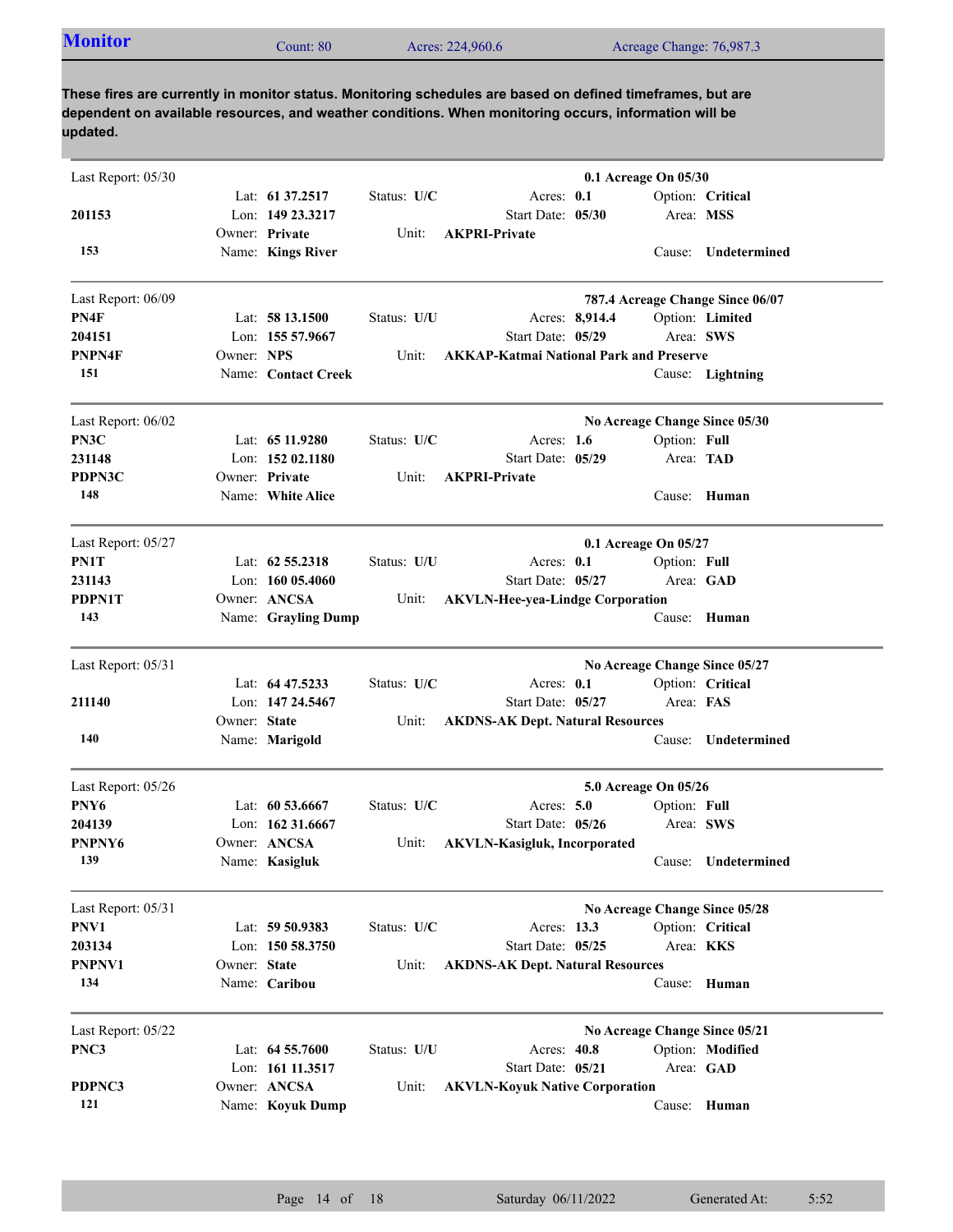| <b>Monitor</b><br>Acres: 224,960.6<br>Acreage Change: 76,987.3<br>Count: 80 |
|-----------------------------------------------------------------------------|
|-----------------------------------------------------------------------------|

| Lat: $59\,31.5960$<br>Status: U/C<br>Acres: $0.1$<br>Option: Full<br>Lon: 151 26.3920<br>203113<br>Start Date: 05/20<br>Area: <b>KKS</b><br>Owner: Private<br>Unit:<br><b>AKPRI-Private</b><br>Name: Sadie Cove<br>113<br>Cause: Human<br>0.1 Acreage On 05/20<br>Lat: $63\,53.7350$<br>Status: U/C<br>Acres: 0.1<br>Option: Limited<br>Area: DAS<br>Lon: $14508.1200$<br>Start Date: 05/20<br>Owner: State<br><b>AKDNS-AK Dept. Natural Resources</b><br>Unit:<br>111<br>Name: Barley Way<br><b>Undetermined</b><br>Cause:<br>0.1 Acreage On 05/20<br>Lat: $6505.8410$<br>Status: U/U<br>Acres: 0.1<br>Option: Limited<br>Start Date: 05/20<br>Lon: $141\,38.3700$<br>Area: UYD<br>PDPM9B<br>Owner: NPS<br><b>AKYCP-Yukon-Charley Rivers National Preserve</b><br>Unit:<br>109<br>Name: Trout Creek<br>Cause: Lightning<br>25.7 Acreage Change Since 05/20<br>Lat: $6501.5850$<br>Status: U/U<br>Acres: 25.8<br>Option: Modified<br>Lon: 141 14.8017<br>Start Date: 05/20<br>Area: UYD<br>Owner: ANCSA<br>Unit:<br><b>AKDYN-Doyon, Limited</b><br>108<br>Name: Windfall Mountain<br>Cause: Lightning<br>No Acreage Change Since 05/18<br>Status: U/C<br>Lat: $59\,48.9260$<br>Acres: $1.5$<br>Option: Critical<br>Start Date: 05/18<br>Lon: $15105.4650$<br>Area: <b>KKS</b><br>Owner: Private<br>Unit:<br><b>AKPRI-Private</b><br>101<br>Name: Olia Court<br>Human<br>Cause:<br>No Acreage Change Since 05/17<br>Lat: $60\,31.9040$<br>Status: U/C<br>Option: Critical<br>Acres: $0.1$<br>Lon: 150 47.9930<br>Start Date: 05/17<br>Area: <b>KKS</b><br>Owner: Private<br><b>AKPRI-Private</b><br>Unit:<br>099<br>Cause: Human<br>Name: <b>Adele</b><br>No Acreage Change Since 05/19<br>Status: U/C<br>Option: Unplanned<br>Lat: $58\,36.4200$<br>Acres: 24.3<br>Lon: 159 57.9600<br>Start Date: 05/17<br>Area: SWS<br>Owner: State<br><b>AKDNS-AK Dept. Natural Resources</b><br>Unit:<br>096<br>Name: Walrus Islands<br>Undetermined<br>Cause:<br>29.2 Acreage On 05/16<br>Status: U/C<br>Lat: $59\,42.6226$<br>Acres: 29.2<br>Option: Full<br>Start Date: 05/16<br>Lon: $161\,53.2962$<br>Area: SWS<br>Owner: ANCSA<br><b>AKVLN-Qanirtuuq, Incorporated</b><br>Unit:<br>090<br>Name: Arolik<br>Undetermined<br>Cause: | Last Report: 05/21 |  |  |  | No Acreage Change Since 05/20 |
|----------------------------------------------------------------------------------------------------------------------------------------------------------------------------------------------------------------------------------------------------------------------------------------------------------------------------------------------------------------------------------------------------------------------------------------------------------------------------------------------------------------------------------------------------------------------------------------------------------------------------------------------------------------------------------------------------------------------------------------------------------------------------------------------------------------------------------------------------------------------------------------------------------------------------------------------------------------------------------------------------------------------------------------------------------------------------------------------------------------------------------------------------------------------------------------------------------------------------------------------------------------------------------------------------------------------------------------------------------------------------------------------------------------------------------------------------------------------------------------------------------------------------------------------------------------------------------------------------------------------------------------------------------------------------------------------------------------------------------------------------------------------------------------------------------------------------------------------------------------------------------------------------------------------------------------------------------------------------------------------------------------------------------------------------------------------------------------------------------------------------------------------------------------------------------------------------------------------------|--------------------|--|--|--|-------------------------------|
|                                                                                                                                                                                                                                                                                                                                                                                                                                                                                                                                                                                                                                                                                                                                                                                                                                                                                                                                                                                                                                                                                                                                                                                                                                                                                                                                                                                                                                                                                                                                                                                                                                                                                                                                                                                                                                                                                                                                                                                                                                                                                                                                                                                                                            |                    |  |  |  |                               |
|                                                                                                                                                                                                                                                                                                                                                                                                                                                                                                                                                                                                                                                                                                                                                                                                                                                                                                                                                                                                                                                                                                                                                                                                                                                                                                                                                                                                                                                                                                                                                                                                                                                                                                                                                                                                                                                                                                                                                                                                                                                                                                                                                                                                                            |                    |  |  |  |                               |
|                                                                                                                                                                                                                                                                                                                                                                                                                                                                                                                                                                                                                                                                                                                                                                                                                                                                                                                                                                                                                                                                                                                                                                                                                                                                                                                                                                                                                                                                                                                                                                                                                                                                                                                                                                                                                                                                                                                                                                                                                                                                                                                                                                                                                            |                    |  |  |  |                               |
|                                                                                                                                                                                                                                                                                                                                                                                                                                                                                                                                                                                                                                                                                                                                                                                                                                                                                                                                                                                                                                                                                                                                                                                                                                                                                                                                                                                                                                                                                                                                                                                                                                                                                                                                                                                                                                                                                                                                                                                                                                                                                                                                                                                                                            | Last Report: 05/20 |  |  |  |                               |
|                                                                                                                                                                                                                                                                                                                                                                                                                                                                                                                                                                                                                                                                                                                                                                                                                                                                                                                                                                                                                                                                                                                                                                                                                                                                                                                                                                                                                                                                                                                                                                                                                                                                                                                                                                                                                                                                                                                                                                                                                                                                                                                                                                                                                            |                    |  |  |  |                               |
|                                                                                                                                                                                                                                                                                                                                                                                                                                                                                                                                                                                                                                                                                                                                                                                                                                                                                                                                                                                                                                                                                                                                                                                                                                                                                                                                                                                                                                                                                                                                                                                                                                                                                                                                                                                                                                                                                                                                                                                                                                                                                                                                                                                                                            | 212111             |  |  |  |                               |
|                                                                                                                                                                                                                                                                                                                                                                                                                                                                                                                                                                                                                                                                                                                                                                                                                                                                                                                                                                                                                                                                                                                                                                                                                                                                                                                                                                                                                                                                                                                                                                                                                                                                                                                                                                                                                                                                                                                                                                                                                                                                                                                                                                                                                            |                    |  |  |  |                               |
|                                                                                                                                                                                                                                                                                                                                                                                                                                                                                                                                                                                                                                                                                                                                                                                                                                                                                                                                                                                                                                                                                                                                                                                                                                                                                                                                                                                                                                                                                                                                                                                                                                                                                                                                                                                                                                                                                                                                                                                                                                                                                                                                                                                                                            |                    |  |  |  |                               |
|                                                                                                                                                                                                                                                                                                                                                                                                                                                                                                                                                                                                                                                                                                                                                                                                                                                                                                                                                                                                                                                                                                                                                                                                                                                                                                                                                                                                                                                                                                                                                                                                                                                                                                                                                                                                                                                                                                                                                                                                                                                                                                                                                                                                                            | Last Report: 05/20 |  |  |  |                               |
|                                                                                                                                                                                                                                                                                                                                                                                                                                                                                                                                                                                                                                                                                                                                                                                                                                                                                                                                                                                                                                                                                                                                                                                                                                                                                                                                                                                                                                                                                                                                                                                                                                                                                                                                                                                                                                                                                                                                                                                                                                                                                                                                                                                                                            | PM9B               |  |  |  |                               |
|                                                                                                                                                                                                                                                                                                                                                                                                                                                                                                                                                                                                                                                                                                                                                                                                                                                                                                                                                                                                                                                                                                                                                                                                                                                                                                                                                                                                                                                                                                                                                                                                                                                                                                                                                                                                                                                                                                                                                                                                                                                                                                                                                                                                                            |                    |  |  |  |                               |
|                                                                                                                                                                                                                                                                                                                                                                                                                                                                                                                                                                                                                                                                                                                                                                                                                                                                                                                                                                                                                                                                                                                                                                                                                                                                                                                                                                                                                                                                                                                                                                                                                                                                                                                                                                                                                                                                                                                                                                                                                                                                                                                                                                                                                            |                    |  |  |  |                               |
|                                                                                                                                                                                                                                                                                                                                                                                                                                                                                                                                                                                                                                                                                                                                                                                                                                                                                                                                                                                                                                                                                                                                                                                                                                                                                                                                                                                                                                                                                                                                                                                                                                                                                                                                                                                                                                                                                                                                                                                                                                                                                                                                                                                                                            |                    |  |  |  |                               |
|                                                                                                                                                                                                                                                                                                                                                                                                                                                                                                                                                                                                                                                                                                                                                                                                                                                                                                                                                                                                                                                                                                                                                                                                                                                                                                                                                                                                                                                                                                                                                                                                                                                                                                                                                                                                                                                                                                                                                                                                                                                                                                                                                                                                                            | Last Report: 05/23 |  |  |  |                               |
|                                                                                                                                                                                                                                                                                                                                                                                                                                                                                                                                                                                                                                                                                                                                                                                                                                                                                                                                                                                                                                                                                                                                                                                                                                                                                                                                                                                                                                                                                                                                                                                                                                                                                                                                                                                                                                                                                                                                                                                                                                                                                                                                                                                                                            | PM9D               |  |  |  |                               |
|                                                                                                                                                                                                                                                                                                                                                                                                                                                                                                                                                                                                                                                                                                                                                                                                                                                                                                                                                                                                                                                                                                                                                                                                                                                                                                                                                                                                                                                                                                                                                                                                                                                                                                                                                                                                                                                                                                                                                                                                                                                                                                                                                                                                                            |                    |  |  |  |                               |
|                                                                                                                                                                                                                                                                                                                                                                                                                                                                                                                                                                                                                                                                                                                                                                                                                                                                                                                                                                                                                                                                                                                                                                                                                                                                                                                                                                                                                                                                                                                                                                                                                                                                                                                                                                                                                                                                                                                                                                                                                                                                                                                                                                                                                            | PDPM9D             |  |  |  |                               |
|                                                                                                                                                                                                                                                                                                                                                                                                                                                                                                                                                                                                                                                                                                                                                                                                                                                                                                                                                                                                                                                                                                                                                                                                                                                                                                                                                                                                                                                                                                                                                                                                                                                                                                                                                                                                                                                                                                                                                                                                                                                                                                                                                                                                                            |                    |  |  |  |                               |
|                                                                                                                                                                                                                                                                                                                                                                                                                                                                                                                                                                                                                                                                                                                                                                                                                                                                                                                                                                                                                                                                                                                                                                                                                                                                                                                                                                                                                                                                                                                                                                                                                                                                                                                                                                                                                                                                                                                                                                                                                                                                                                                                                                                                                            | Last Report: 05/19 |  |  |  |                               |
|                                                                                                                                                                                                                                                                                                                                                                                                                                                                                                                                                                                                                                                                                                                                                                                                                                                                                                                                                                                                                                                                                                                                                                                                                                                                                                                                                                                                                                                                                                                                                                                                                                                                                                                                                                                                                                                                                                                                                                                                                                                                                                                                                                                                                            | PM7S               |  |  |  |                               |
|                                                                                                                                                                                                                                                                                                                                                                                                                                                                                                                                                                                                                                                                                                                                                                                                                                                                                                                                                                                                                                                                                                                                                                                                                                                                                                                                                                                                                                                                                                                                                                                                                                                                                                                                                                                                                                                                                                                                                                                                                                                                                                                                                                                                                            | 203101             |  |  |  |                               |
|                                                                                                                                                                                                                                                                                                                                                                                                                                                                                                                                                                                                                                                                                                                                                                                                                                                                                                                                                                                                                                                                                                                                                                                                                                                                                                                                                                                                                                                                                                                                                                                                                                                                                                                                                                                                                                                                                                                                                                                                                                                                                                                                                                                                                            | <b>PNPM7S</b>      |  |  |  |                               |
|                                                                                                                                                                                                                                                                                                                                                                                                                                                                                                                                                                                                                                                                                                                                                                                                                                                                                                                                                                                                                                                                                                                                                                                                                                                                                                                                                                                                                                                                                                                                                                                                                                                                                                                                                                                                                                                                                                                                                                                                                                                                                                                                                                                                                            |                    |  |  |  |                               |
|                                                                                                                                                                                                                                                                                                                                                                                                                                                                                                                                                                                                                                                                                                                                                                                                                                                                                                                                                                                                                                                                                                                                                                                                                                                                                                                                                                                                                                                                                                                                                                                                                                                                                                                                                                                                                                                                                                                                                                                                                                                                                                                                                                                                                            | Last Report: 05/18 |  |  |  |                               |
|                                                                                                                                                                                                                                                                                                                                                                                                                                                                                                                                                                                                                                                                                                                                                                                                                                                                                                                                                                                                                                                                                                                                                                                                                                                                                                                                                                                                                                                                                                                                                                                                                                                                                                                                                                                                                                                                                                                                                                                                                                                                                                                                                                                                                            |                    |  |  |  |                               |
|                                                                                                                                                                                                                                                                                                                                                                                                                                                                                                                                                                                                                                                                                                                                                                                                                                                                                                                                                                                                                                                                                                                                                                                                                                                                                                                                                                                                                                                                                                                                                                                                                                                                                                                                                                                                                                                                                                                                                                                                                                                                                                                                                                                                                            | 203099             |  |  |  |                               |
|                                                                                                                                                                                                                                                                                                                                                                                                                                                                                                                                                                                                                                                                                                                                                                                                                                                                                                                                                                                                                                                                                                                                                                                                                                                                                                                                                                                                                                                                                                                                                                                                                                                                                                                                                                                                                                                                                                                                                                                                                                                                                                                                                                                                                            |                    |  |  |  |                               |
|                                                                                                                                                                                                                                                                                                                                                                                                                                                                                                                                                                                                                                                                                                                                                                                                                                                                                                                                                                                                                                                                                                                                                                                                                                                                                                                                                                                                                                                                                                                                                                                                                                                                                                                                                                                                                                                                                                                                                                                                                                                                                                                                                                                                                            |                    |  |  |  |                               |
|                                                                                                                                                                                                                                                                                                                                                                                                                                                                                                                                                                                                                                                                                                                                                                                                                                                                                                                                                                                                                                                                                                                                                                                                                                                                                                                                                                                                                                                                                                                                                                                                                                                                                                                                                                                                                                                                                                                                                                                                                                                                                                                                                                                                                            | Last Report: 05/20 |  |  |  |                               |
|                                                                                                                                                                                                                                                                                                                                                                                                                                                                                                                                                                                                                                                                                                                                                                                                                                                                                                                                                                                                                                                                                                                                                                                                                                                                                                                                                                                                                                                                                                                                                                                                                                                                                                                                                                                                                                                                                                                                                                                                                                                                                                                                                                                                                            | PM5M               |  |  |  |                               |
|                                                                                                                                                                                                                                                                                                                                                                                                                                                                                                                                                                                                                                                                                                                                                                                                                                                                                                                                                                                                                                                                                                                                                                                                                                                                                                                                                                                                                                                                                                                                                                                                                                                                                                                                                                                                                                                                                                                                                                                                                                                                                                                                                                                                                            | 204096             |  |  |  |                               |
|                                                                                                                                                                                                                                                                                                                                                                                                                                                                                                                                                                                                                                                                                                                                                                                                                                                                                                                                                                                                                                                                                                                                                                                                                                                                                                                                                                                                                                                                                                                                                                                                                                                                                                                                                                                                                                                                                                                                                                                                                                                                                                                                                                                                                            | PNPM5M             |  |  |  |                               |
|                                                                                                                                                                                                                                                                                                                                                                                                                                                                                                                                                                                                                                                                                                                                                                                                                                                                                                                                                                                                                                                                                                                                                                                                                                                                                                                                                                                                                                                                                                                                                                                                                                                                                                                                                                                                                                                                                                                                                                                                                                                                                                                                                                                                                            |                    |  |  |  |                               |
|                                                                                                                                                                                                                                                                                                                                                                                                                                                                                                                                                                                                                                                                                                                                                                                                                                                                                                                                                                                                                                                                                                                                                                                                                                                                                                                                                                                                                                                                                                                                                                                                                                                                                                                                                                                                                                                                                                                                                                                                                                                                                                                                                                                                                            | Last Report: 05/16 |  |  |  |                               |
|                                                                                                                                                                                                                                                                                                                                                                                                                                                                                                                                                                                                                                                                                                                                                                                                                                                                                                                                                                                                                                                                                                                                                                                                                                                                                                                                                                                                                                                                                                                                                                                                                                                                                                                                                                                                                                                                                                                                                                                                                                                                                                                                                                                                                            | <b>PM38</b>        |  |  |  |                               |
|                                                                                                                                                                                                                                                                                                                                                                                                                                                                                                                                                                                                                                                                                                                                                                                                                                                                                                                                                                                                                                                                                                                                                                                                                                                                                                                                                                                                                                                                                                                                                                                                                                                                                                                                                                                                                                                                                                                                                                                                                                                                                                                                                                                                                            | 204090             |  |  |  |                               |
|                                                                                                                                                                                                                                                                                                                                                                                                                                                                                                                                                                                                                                                                                                                                                                                                                                                                                                                                                                                                                                                                                                                                                                                                                                                                                                                                                                                                                                                                                                                                                                                                                                                                                                                                                                                                                                                                                                                                                                                                                                                                                                                                                                                                                            | PNPM38             |  |  |  |                               |
|                                                                                                                                                                                                                                                                                                                                                                                                                                                                                                                                                                                                                                                                                                                                                                                                                                                                                                                                                                                                                                                                                                                                                                                                                                                                                                                                                                                                                                                                                                                                                                                                                                                                                                                                                                                                                                                                                                                                                                                                                                                                                                                                                                                                                            |                    |  |  |  |                               |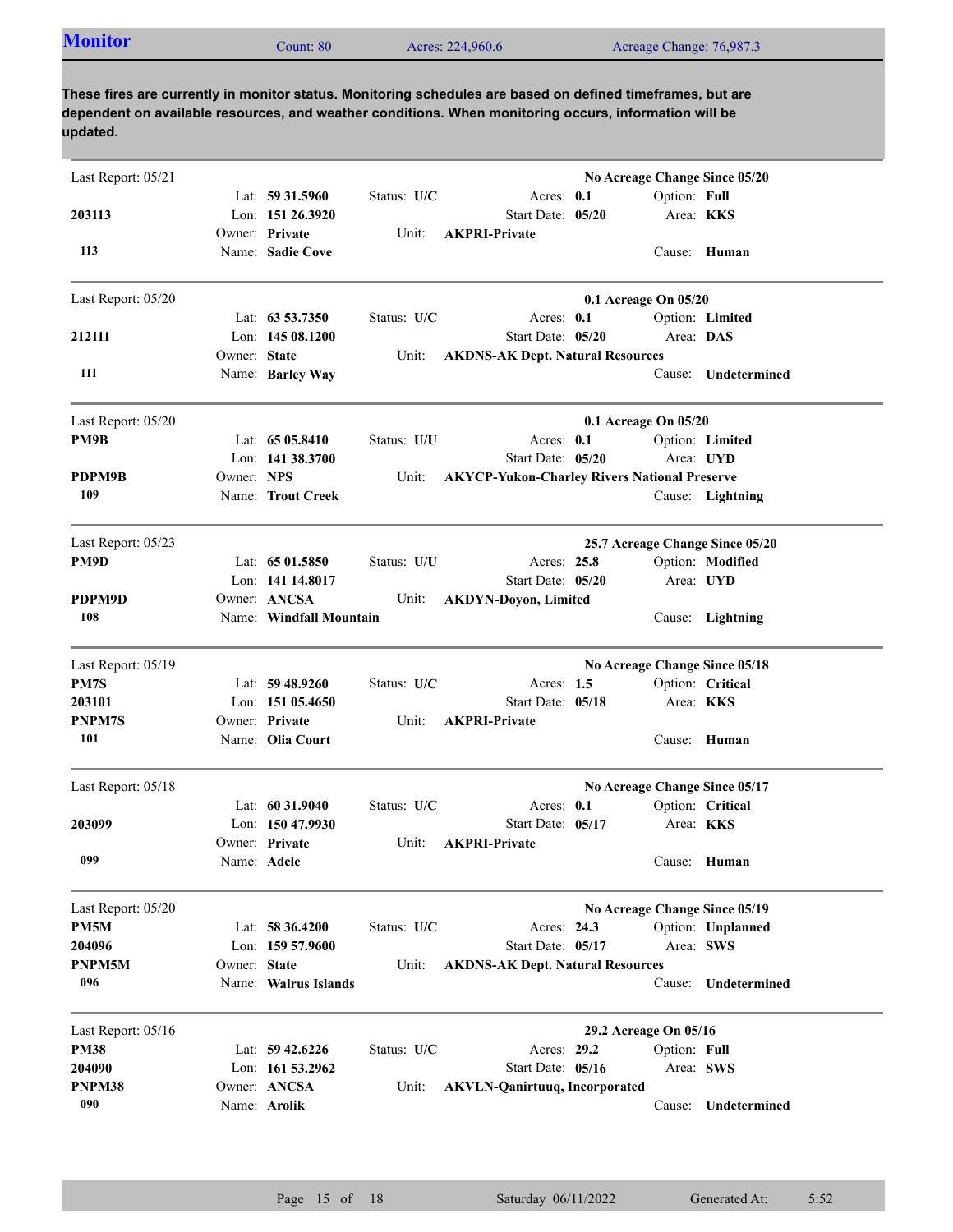| <b>Monitor</b> | Count: 80 | Acres: 224,960.6 | Acreage Change: 76,987.3 |
|----------------|-----------|------------------|--------------------------|
|                |           |                  |                          |

| Last Report: 05/12 |              |                      |                                   |                                                   |                 | 0.2 Acreage On 05/12 |                               |
|--------------------|--------------|----------------------|-----------------------------------|---------------------------------------------------|-----------------|----------------------|-------------------------------|
|                    |              | Lat: $6027.8230$     | Status: U/C                       | Acres: $0.2$                                      |                 |                      | Option: Critical              |
| 203079             |              | Lon: 151 10.3720     |                                   | Start Date: 05/12                                 |                 |                      | Area: KKS                     |
|                    | Owner: State |                      | Unit:                             | <b>AKDNS-AK Dept. Natural Resources</b>           |                 |                      |                               |
| 079                |              | Name: Wendy Lane     |                                   |                                                   |                 | Cause:               | Human                         |
| Last Report: 06/04 |              |                      |                                   |                                                   |                 |                      | No Acreage Change Since 05/18 |
|                    |              | Lat: 51 57.2683      | Status: U/U                       | Acres: 919.6                                      |                 |                      | Option: Unplanned             |
| 204078             |              | Lon: $17638.7183$    |                                   | Start Date: 05/08                                 |                 |                      | Area: SWS                     |
|                    | Owner: DOD   |                      | Unit:                             | <b>AKNVQ-U.S. Navy</b>                            |                 |                      |                               |
| 078                | Name: Adak   |                      |                                   |                                                   |                 |                      | Cause: Human                  |
| Last Report: 05/29 |              |                      |                                   |                                                   |                 |                      | No Acreage Change Since 05/12 |
| PMS1               |              | Lat: $6143.9700$     | Status: U/C                       | Acres: $0.1$                                      |                 | Option: Full         |                               |
| 201077             |              | Lon: $14901.7300$    |                                   | Start Date: 05/12                                 |                 | Area: MSS            |                               |
| <b>PNPMS1</b>      | Owner: State |                      | Unit:                             | <b>AKDNS-AK Dept. Natural Resources</b>           |                 |                      |                               |
| 077                |              |                      | Name: Buffalo Mine Coal Seam 2022 |                                                   |                 | Cause:               | Lightning                     |
| Last Report: 05/23 |              |                      |                                   |                                                   |                 |                      | No Acreage Change Since 04/26 |
| PKS1               |              | Lat: $60\,32.1500$   | Status: U/U                       |                                                   | Acres: 10,302.5 |                      | Option: Limited               |
| 204012             |              | Lon: $160, 54, 7500$ |                                   | Start Date: 04/16                                 |                 |                      | Area: SWS                     |
| <b>PNPKS1</b>      |              | Owner: USFWS         | Unit:                             | <b>AKYDR-Yukon Delta National Wildlife Refuge</b> |                 |                      |                               |
| 012                |              | Name: Kwethluk       |                                   |                                                   |                 | Cause:               | Undetermined                  |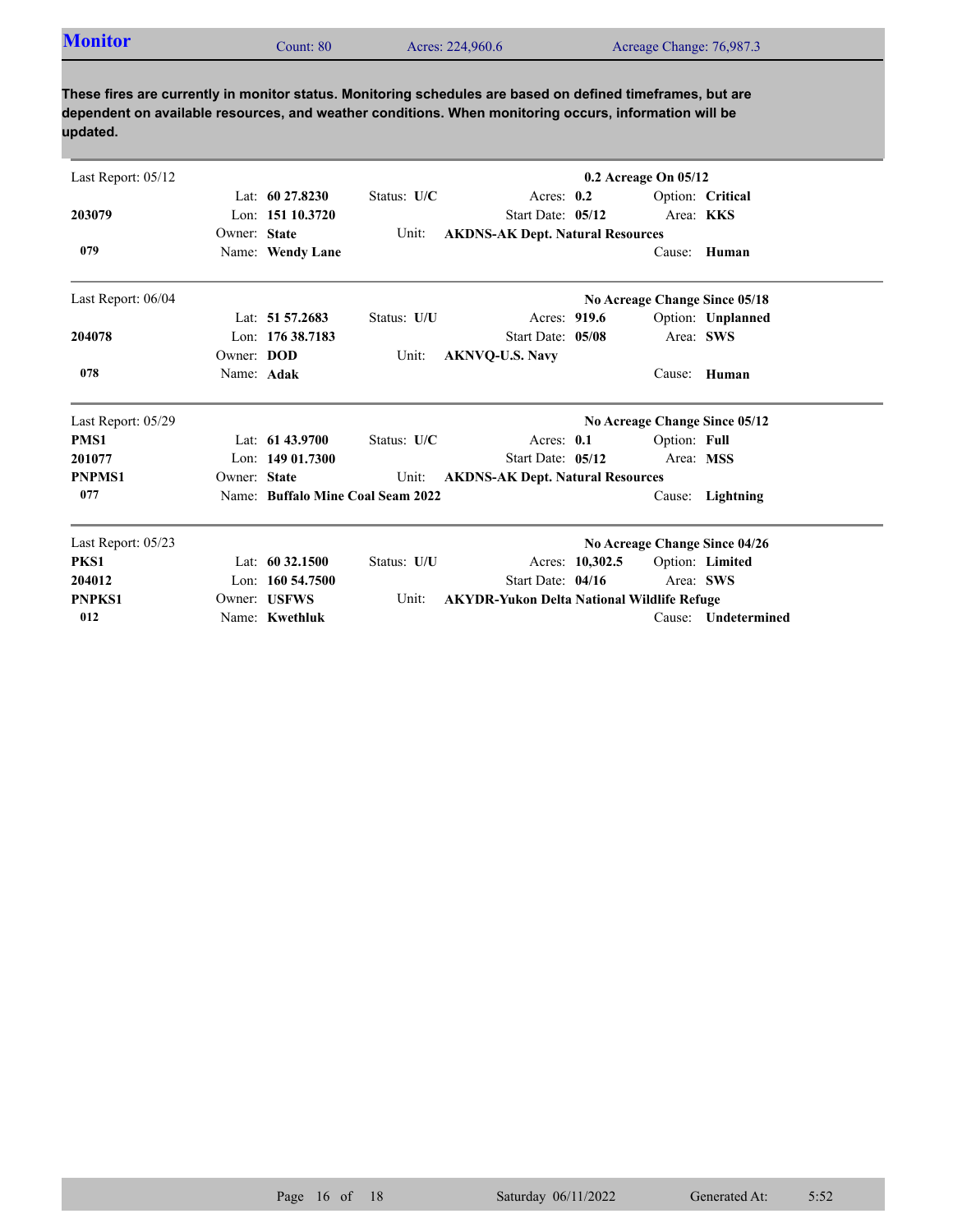| Out                      | Count: 1                 |                   |       | Acres: 75.0 |                                            | Acreage Change: 0.0           |              |  |
|--------------------------|--------------------------|-------------------|-------|-------------|--------------------------------------------|-------------------------------|--------------|--|
| Daily Report From: 06/10 |                          |                   |       |             |                                            | No Acreage Change Since 06/09 |              |  |
| <b>PP1W</b>              | Lat: $60\,35.0550$       | Status: Out 06/10 |       |             | Acres: 75.0                                | Option: Full                  |              |  |
| 204233                   | Lon: 165 09.9917         |                   |       |             | Start Date: 06/07                          | Area: SWS                     |              |  |
| <b>PNPP1W</b>            | Owner: ANCSA             |                   | Unit: |             | <b>AKVLN-Tununrimiut Rinit Corporation</b> |                               |              |  |
| 233                      | Name: Ugchirnak Mountain |                   |       |             |                                            | Cause:                        | Undetermined |  |

Smokejumpers called the fire out and were demobilized.